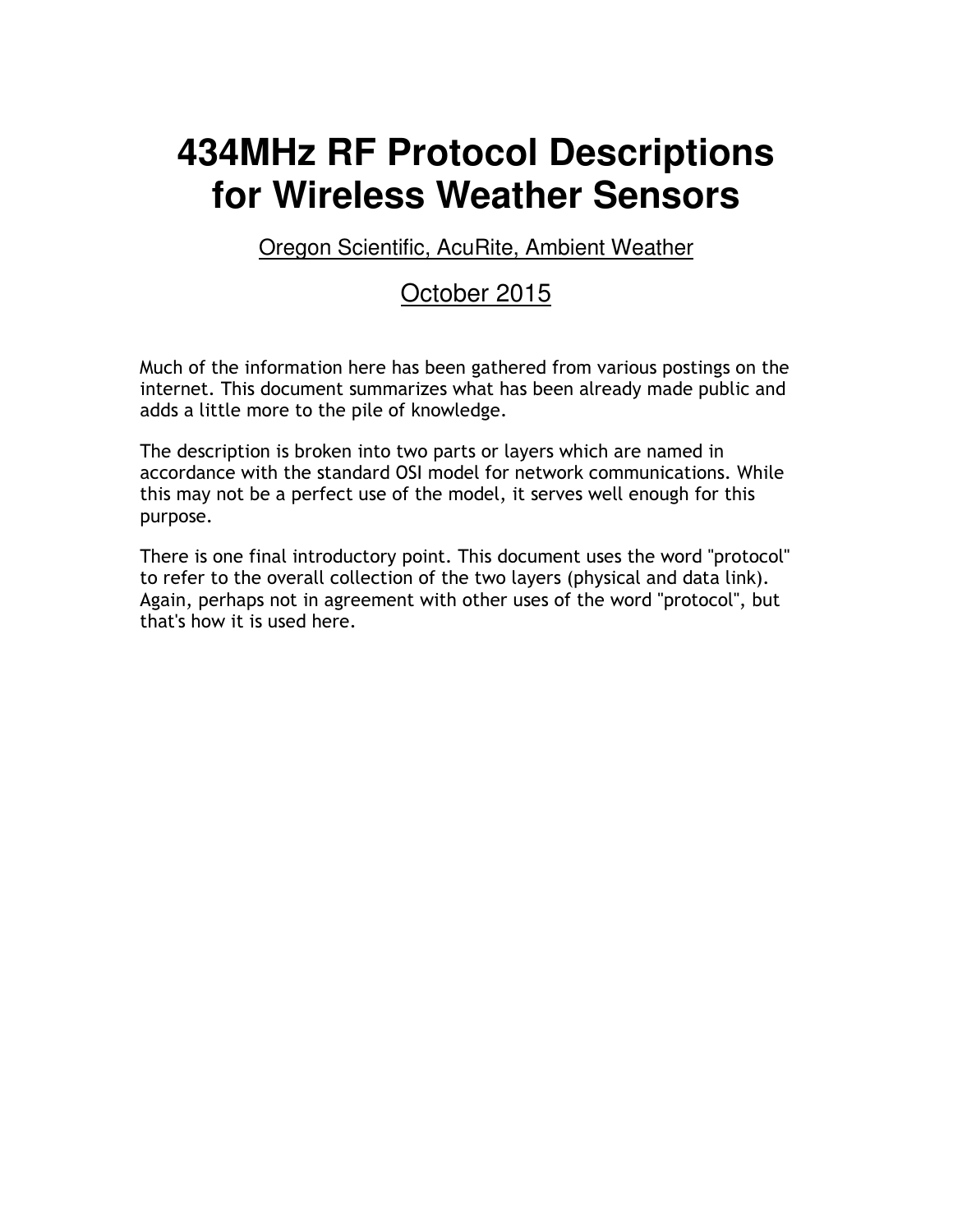## **The Physical Layer**

This first section describes how bits are encoded into the RF signal. The quick summary is that all sensors listed here use on-off keying -- in other words the RF signal is either on full or completely off. The on/off state is varied over time to send the data...it is a lot like the old Morse code.

#### Oregon Scientific Protocol Versions 1.0, 2.1, 3.0

At the physical layer, RF transmissions use on-off-keying (OOK) with Manchester coding on a carrier frequency of 433.92MHz. See the Wikipedia entry on Manchester coding for more information or consult a basic text on digital RF communications.

All OS protocol versions use the "normal" polarity definition of Manchester coding. This convention requires that a zero bit be represented by an off-to-on transition of the RF signal at the middle of a clock period. Another way to describe this is that the bit value is equal to the RF signal state before the transition.

By definition, RF transitions must occur in the middle of each clock period. In this document, that point will be designated by an integer number. The boundary between two clock periods will therefore be equal to an integer plus one half.

OS version 1.0 sensors transmit bits with a clock rate of approximately 342Hz, while version 2.1 and 3.0 sensors use a bit rate of 1024Hz. In all version 2.1 and 3.0 sensors measured to date, this rate does not vary by more than a few tenths of a Hertz.

Sample recordings of RF messages are shown in the appendix at the end of this document.

#### OS Version 2.1 Message Formatting

For version 2.1 sensors only, each data bit is actually sent four times. This is accomplished by first sending each data bit twice (inverted the first time), doubling the size of the original message. A one bit is sent as a "01" sequence and a zero bit is sent as "10". Secondly, the entire message is repeated once. Some sensors will insert a gap (about 10.9 msec for the THGR122NX) between the two repetitions, while others (e.g. UVR128) have no gap at all.

For an example of this, consider the message "111101010111" as it would be sent by a version 2.1 sensor. First an inverted copy of the message is created, and then interleaved with the original message, taking the inverted bit first.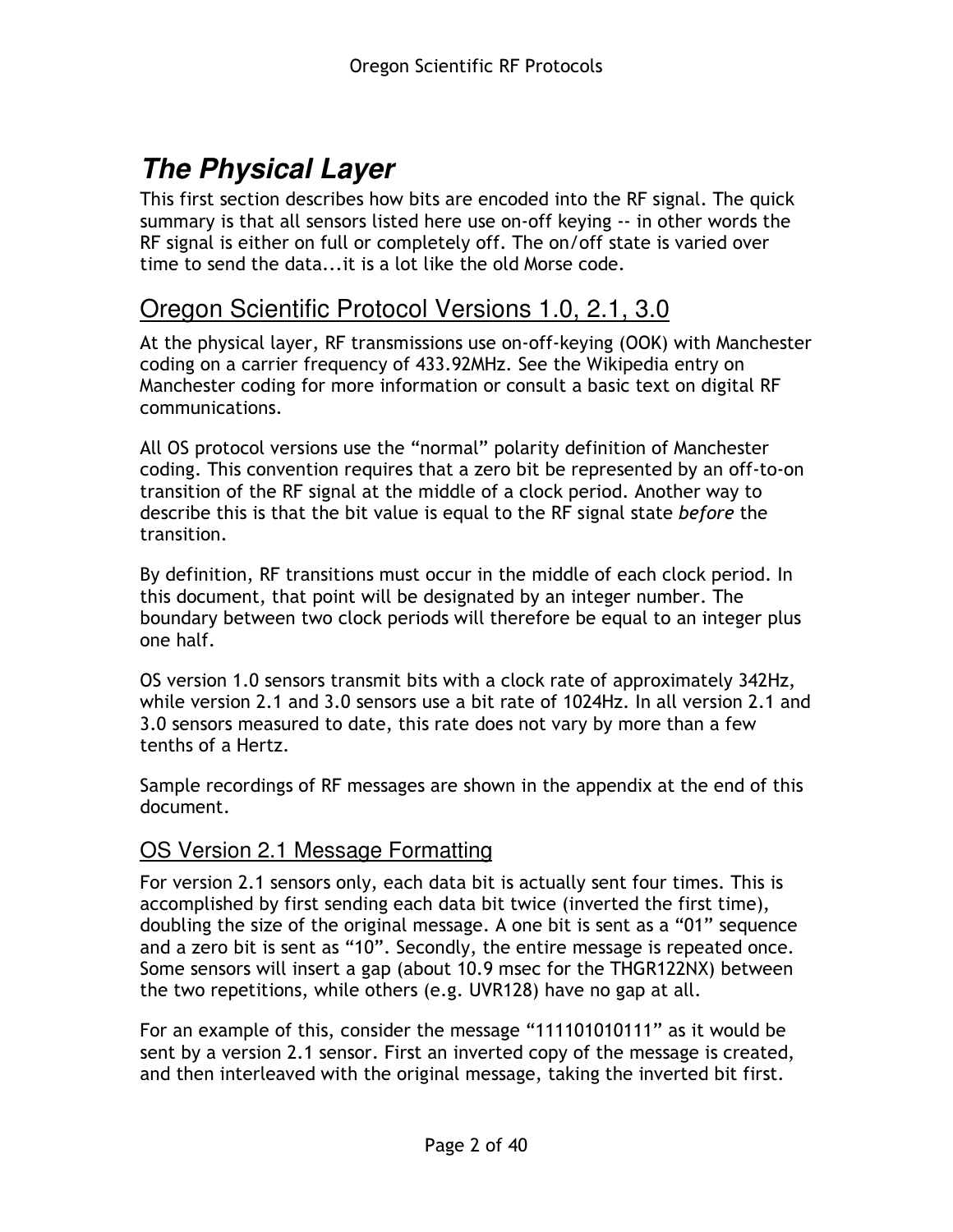Original Message: 1 1 1 1 0 1 0 1 0 1 1 1 Inverted Message: 0 0 0 0 1 0 1 0 1 0 0 0 Transmitted Bits: 01 01 01 01 10 01 10 01 10 01 01 01

When decoding a version 2.1 message, only every other bit need be used (and possibly inverted, depending on whether the first or second bit is kept). If the second bit in each bit pair is kept, no inversion is required.

It should be apparent for version 2.1 messages now, that one can assume the opposite polarity for Manchester coding (e.g. a zero bit is represented by an on-to-off transition in the RF signal) – this only changes which of the two interleaved bit streams is considered to be inverted.

#### OS Version 1.0 Message Formatting

These sensors also repeat each message once, but do not repeat each bit.

## AcuRite VN1TX Integrated Sensor Suite Formatting

At the physical layer, this sensor uses OOK combined with pulse-width modulation (PWM). A one bit is transmitted with a long RF pulse and a zero bit with a short RF pulse. All RF off-to-on transitions occur on a regular time interval of approximately 620 microseconds or at a rate of about 1600Hz.

## AcuRite 00592TXR Tower

OOK at the physical layer, identical to the VN1TX.

#### Ambient Weather WH2C

This sensor uses PWM like the VN1TX, but a one bit is coded as a short pulse and a zero bit as a long pulse. The preamble consists of eight one bits with no special timing compared to the rest of the transmission. Pulse widths are either 500us or 1500us. All off periods are 1000us.

## Ambient Weather F007TH

Manchester coding is used at the physical layer by this sensor. Clock rate is 1024Hz within a very small window of variation. The preamble contains a total of 13 bits; the first 11 are ones, followed by a 01 sequence. The next bit begins the data frame.

## SL-109H and AcuRite Sensor Formatting

These sensors, while still using OOK for modulation, use a completely different encoding for bits. Each RF pulse is always 500µsec long, and the bit value is encoded in the time spacing between pulses. This document will refer to this modulation format as "pulse-spacing modulation" or "PSM" in this document.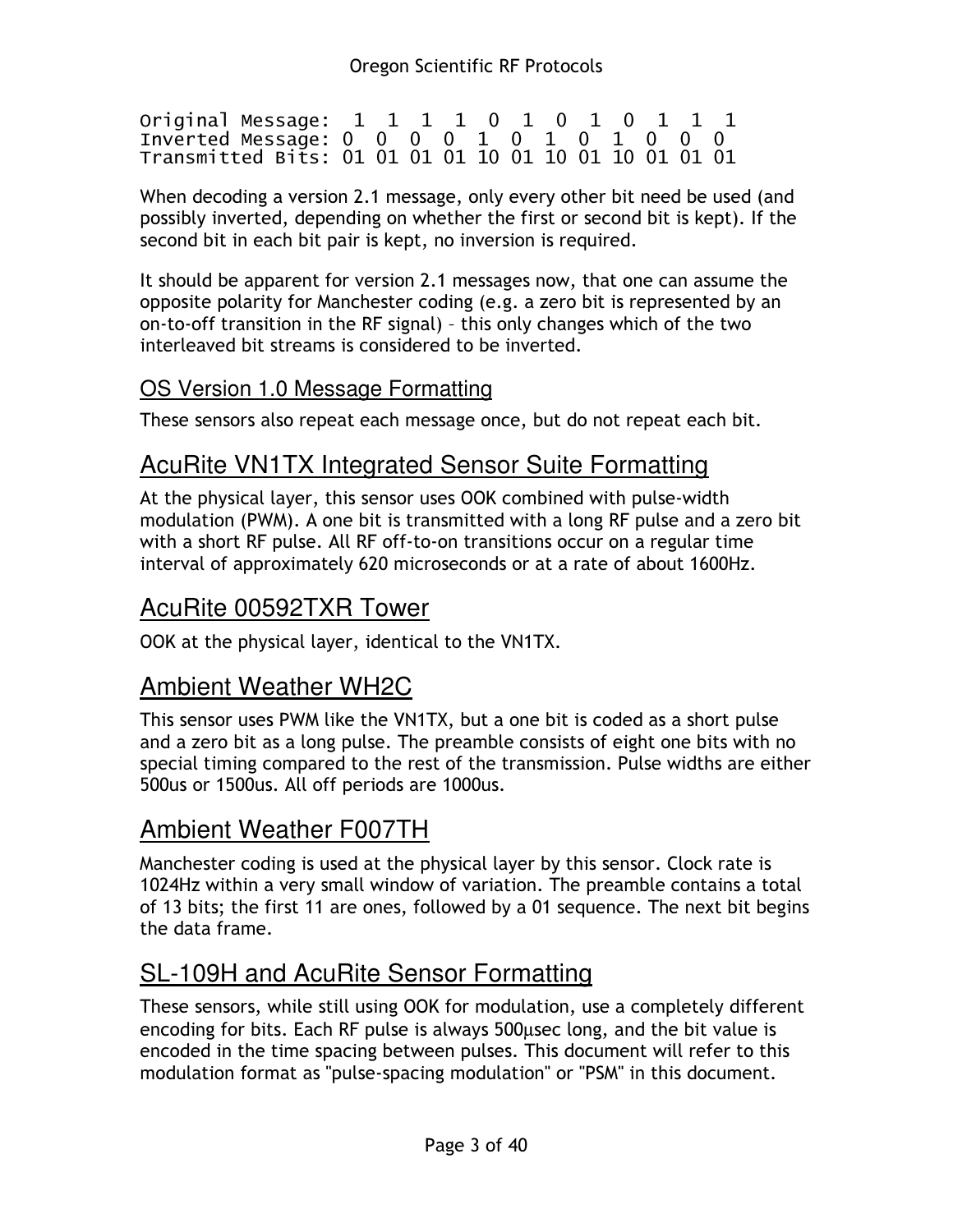In addition to the OS SL-109H, AcuRite models known to use PSM are 00955, 00964TX and 00606TX.

With all of these sensors, each message is repeated multiple times -- four for the SL-109H, about ten or so for the AcuRite 00955 and six for the AcuRite 00606TX.

For the purposes of this document, pulse spacing is defined as the amount of time for which the RF signal is "off" between pulses. Using this definition, a "zero" bit is indicated by a pulse spacing of 2 msec and a "one" bit by a spacing of 4 msec. The end of the message is indicated by an RF off period of 9 msec. Following this long "off" period, another repetition of the message may follow, or the RF signal will remain off if there are no more repetitions to follow.

## RF Pulse Widths

The duration of Manchester-coded RF pulses is exactly either  $\frac{1}{2}$  or 1 data clock period. However, the pulse widths seen in actual practice will vary from these ideals. There are two major reasons for this. First, the sensor itself may not be sending RF pulses with the ideal widths. Secondly, the receiver will often modify the width of received pulses as an artifact of its design.

A significant design challenge for receiver firmware is to be tolerant of these pulse width variations while still accurately decoding signals from the desired set of sensors.

At a typical receiver, OS version 2.1 and 3.0 signals exhibit shortened RF pulse widths (often) by truncating the end of the pulse, not the start of the pulse). As a result, RF transitions do not occur on exactly regular time boundaries and may be displaced in time from data clock edges. Pulses are shortened by about 138us for v3.0 sensors and 93us in v2.1.

Version 1.0 sensors have the RF pulses lengthened instead of shortened.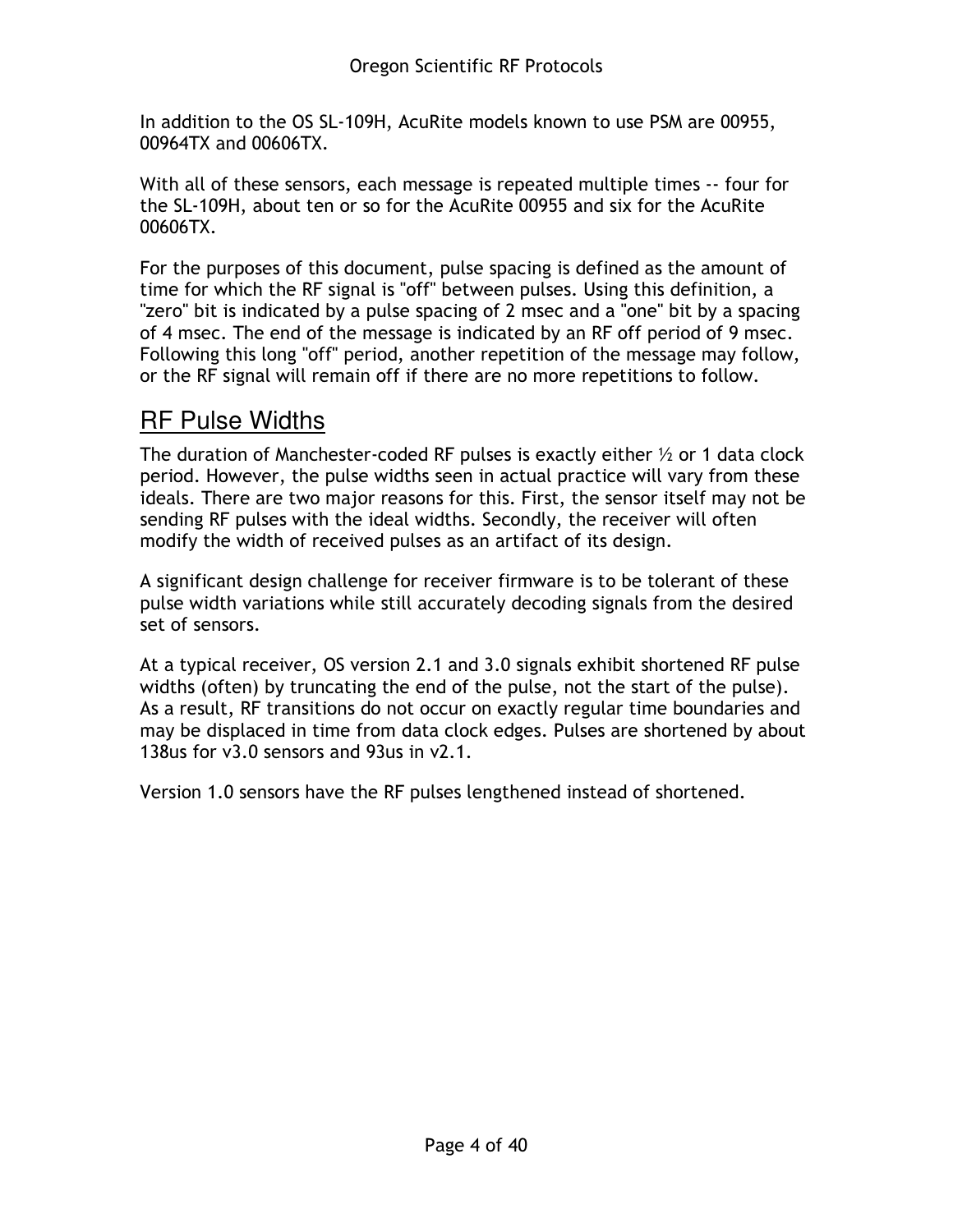# **The Data Link Layer**

This next layer up consists of "frames" which are groups of bits transmitted as a whole, unbroken unit. Although the OSI model has other uses for the word "packet", we'll refer to an OSI frame here also as either "packet" or "message". Higher levels in the OSI model don't really apply well to this topic and we leave them out of consideration here.

## OS Version 2.1 and 3.0 Protocol Data Frames

Message data is best described in a "nibble-oriented" fashion (a nibble is 4 bits). Figure 1 depicts the message structure of version 2.1 and 3.0 messages. The size of each block (in nibbles) is given in parentheses.



Figure 1. Layout of version 2.1 and 3.0 messages

Both 2.1 and 3.0 protocols have a similar message structure containing four parts.

- 1. The preamble consists of "1" bits, 24 bits (6 nibbles) for v3.0 sensors and 16 bits (4 nibbles) for v2.1 sensors (since a v2.1 sensor bit stream contains an inverted and interleaved copy of the data bits, there is in fact a 32 bit sequence of alternating "0" and "1" bits in the preamble).
- 2. A sync nibble (4-bits) which is "0101" in the order of transmission. With v2.1 sensors this actually appears as "10011001". Since nibbles are sent LSB first, the preamble nibble is actually "1010" or a hexadecimal "A".
- 3. The sensor data payload, which is described in the "Message Formats" section below.
- 4. A post-amble (usually) containing two nibbles, they seem to be a CRC-8 checksum but the specifics vary from sensor to sensor. At least one sensor (THR238NF) sends a 5-nibble post-amble where the last four nibbles are all zero.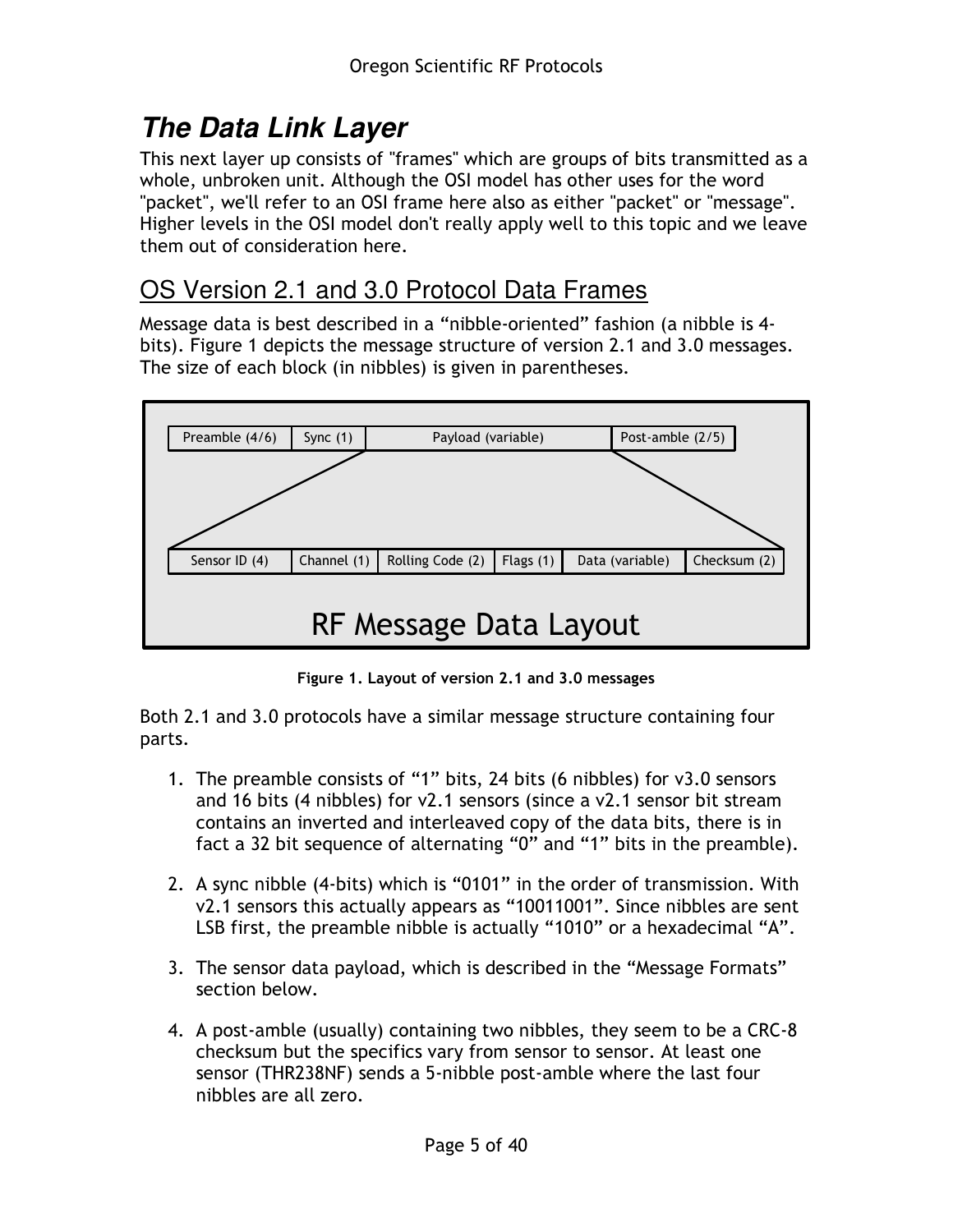The number of bits in each message is sensor-dependent. The duration of most v3.0 messages is about 100msec. Since each bit is doubled in v2.1 messages, and each v2.1 message is repeated once in its entirety, these messages last about four times as long, or 400msec.

## OS Version 1.0 Data Frames

Version 1.0 sensors have a simpler format as shown in figure 2 below.

- 1. The preamble contains twelve "1" bits.
- 2. The sync section consists of a long off period (4.2msec), a long RF pulse (5.7msec) and another long off period (around 5msec).
- 3. The first data sample point (clock edge) is not always marked by an RF transition and must be measured from the end of the long sync pulse.
- 4. The data payload is fixed length since all version 1.0 sensors can only measure temperature.



5. These sensors do not transmit a post-amble.

Figure 2. Layout of version 1.0 messages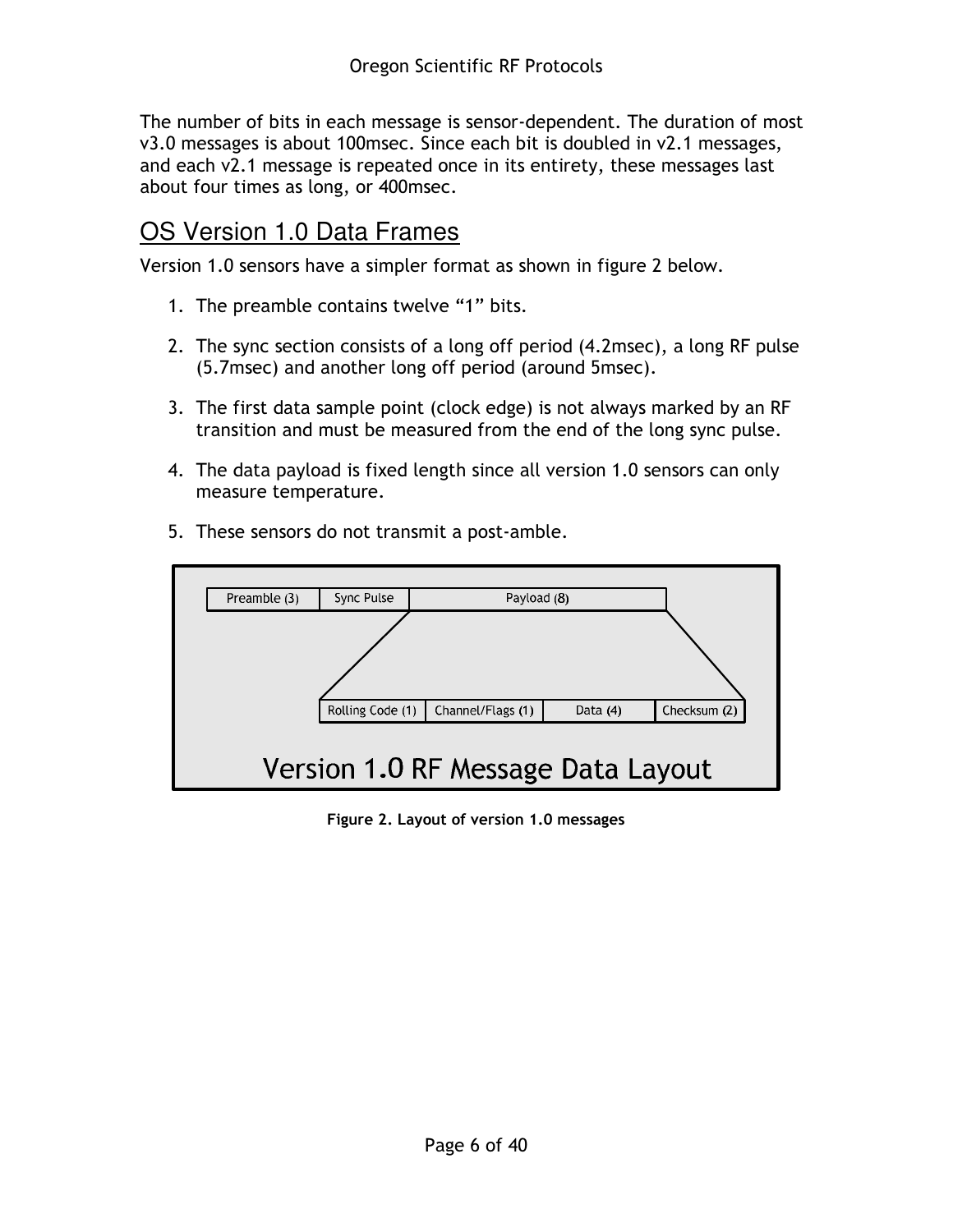## AcuRite VN1TX (aka 5-in-1) Data Frames

Figure 3 shows this layout. It is a bit more complex than other formats in the sense that information is substantially split across byte and nibble boundaries.



Figure 3. Acu-Rite VN1TX Message Format

The checksums are simple modulo-256 sums of all preceding bytes (not a sum of nibbles).

There are two types of message sent; one contains wind speed/direction and rainfall data. The other provides wind speed, temperature and humidity values.

One post on the wxforum web site<sup>1</sup> stated that reported wind speed is the highest speed measured during each 18-second period within a 4-second sampling window. See below for conversion of the reported integer value to km/hr. Wind direction mapping from integer value to direction is also convoluted.

Temperature is unsigned in units of 0.1 degF above -40F. Divide the value by ten and subtract 40 to get temperature in degrees F.

Rain is just bucket tip count, with 0.01 inch per bucket tip.

The fifth nibble (upper nibble of the 3rd byte) contains status information. Right now it is only known that with all okay, the binary value is '0111'. This

 $\overline{a}$ 

<sup>1</sup> http://www.wxforum.net/index.php?topic=25705.msg247980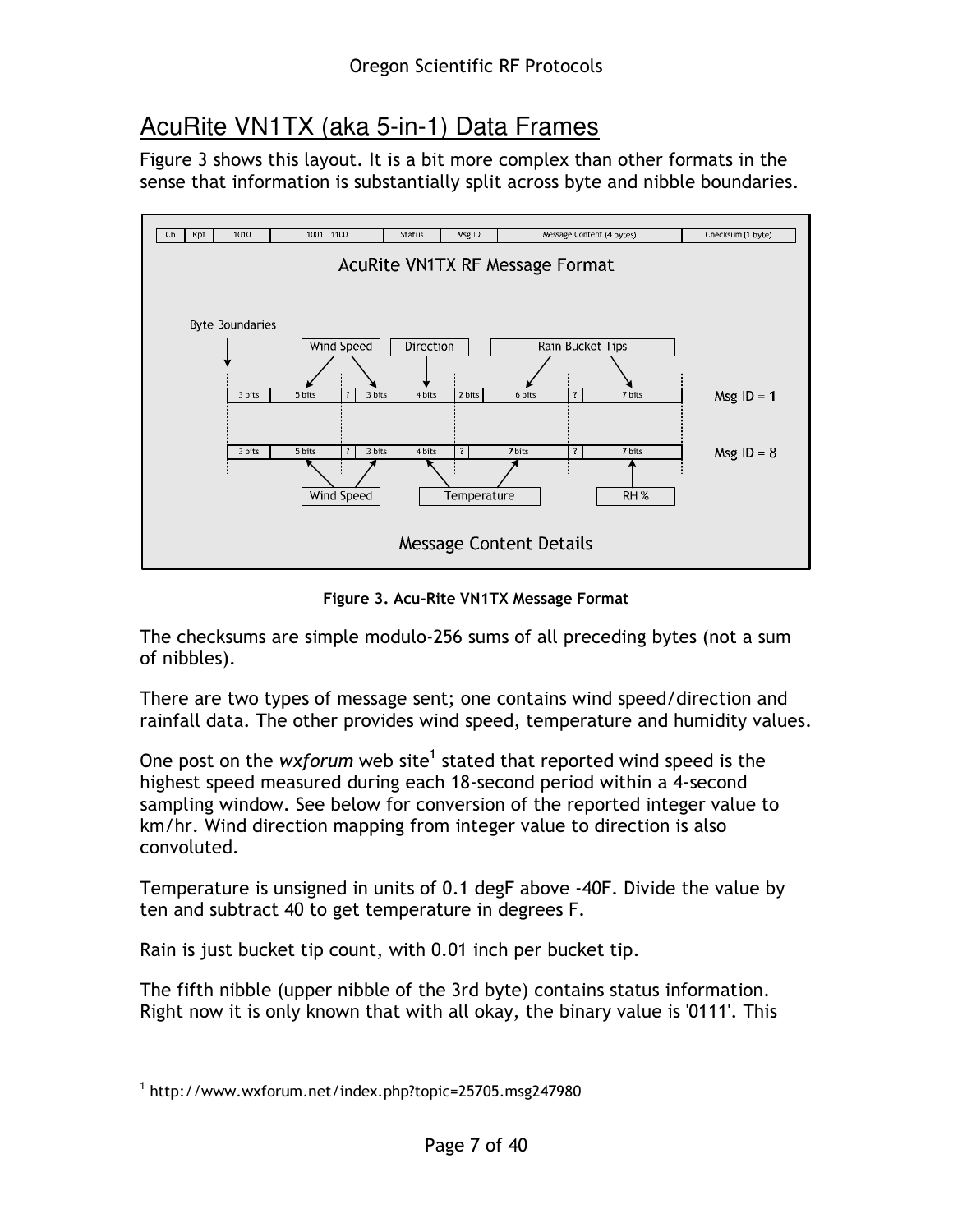changes to '1011' when batteries are low. It is possible that bit 3 is a flag bit, summarizing all status while bit 2 is a "battery okay" bit. These are just guesses at this point.

When batteries get very low, one unit tested stops sending the type "1" message, and the third repetition of data in the type "8" message contained different temperature/humidity values than the first two repetitions.

There are currently several unknown bits in this message format. For example, nibbles 2,3,4 always seem to be "A9C"; is this an identifier sequence or something else?

When batteries get really low, the unit seems to cease sending the wind/rain message and the data in the third message repetition has a different value for temperature and humidity than the first two copies. The actual values are a temperature of 49.4F and a humidity of 95%.

#### VN1TX Wind Speed Conversion

Raw sensor data is reported for wind speed: the number of full cup rotations measured in a 4-second period. Furthermore, being reported once every 18 seconds, the value is the highest 4-second rotation count during the 18-second period.

The VIS reader app for AcuRite shows wind speed in kph to two decimals. Comparing the data record numbers to reported speed by VIS reader in km/hr yields the following wind speed formula.

$$
km/hr = spd \times 0.8278 + 1.00
$$

where spd is the integer value from the message (revolutions per four seconds). The addition of the constant is performed unless spd is zero in which case kph is also zero. This equation comes from a least-squares fit to VIS reader values and fits their reported wind speeds to within +-0.005kph (e.g. one-half significant digit).

Expressing this in cm/sec and converting "spd" to revolutions per second (f = spd/4), we have:

$$
cm/sec = f \times 91.97 + 27.78
$$

Physical measurements of the anemometer yield a cup center radius of Rrc=5.2cm and a cup half-width of Rc=2.2cm. From this we can calculate the anemometer's K-factor:

K = 91.97 / (2 x PI x 5.2) = 2.8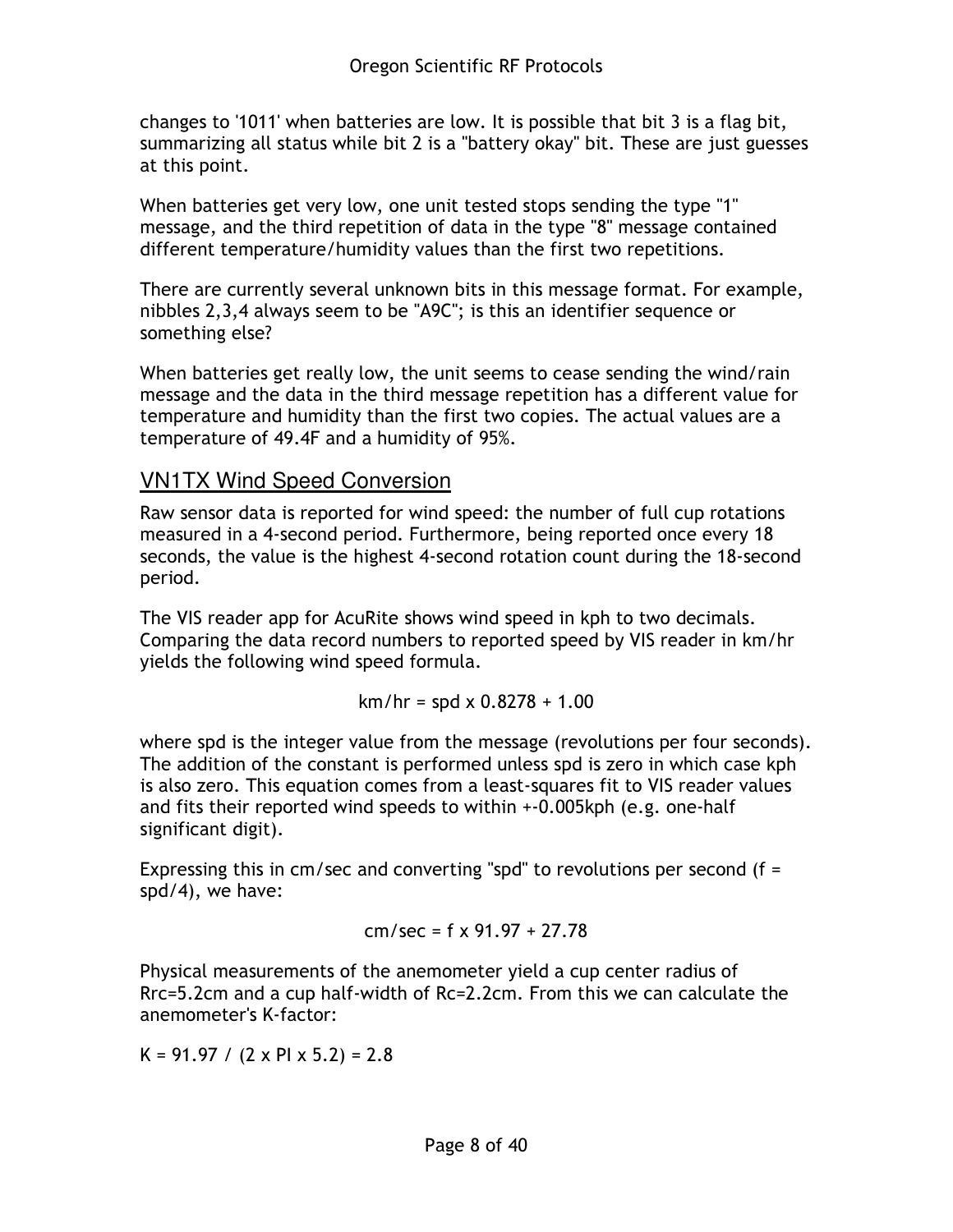This is fairly low as K-factors go but is in the realm of a believable number. And for those interested in anemometer design, the Rc/Rrc ratio is about 0.42 for this anemometer.

#### AcuRite 00592TXR Tower Data Frames

Packets are seven bytes long with a single extraneous zero bit at the end which can be discarded. Data is transmitted in big-endian order per byte, and multibyte data is also in big-endian order.

| Channel                                    | ID 0xA8 | <b>Status</b> | RH | Temperature (2 bytes) | Checksum |  |
|--------------------------------------------|---------|---------------|----|-----------------------|----------|--|
| AcuRite 00592TXR Tower Message Data Layout |         |               |    |                       |          |  |
|                                            |         |               |    |                       |          |  |

Figure 4. AcuRite 00592TXR Tower Message Data Format

The channel is encoded in the two MS bits of the byte, A=11, B=10, C=00. The remaining bits of the channel byte seem to be static and are 100000. The status byte is 0x44 when battery voltage is above 2.5 volts and 0x84 when battery is below 2.5 volts.

The RH and temperature bytes only contain seven bits of data each, the MSB is a parity bit for even parity and this can be used as part of a frame validity check. None of the other message bytes appear to contain parity bits. As a result, RH data consists of seven bits and temperature data contains 14 bits.

RH is in simple binary with units of percent.

Temperature is in 0.1 degree Celsius units with a 100.0C offset. To get temperature then, divide the binary value by 10 and subtract 100. To get the binary value, shift the seven LSBs of the first temperature byte left 7 bits and add the 7 LSBs of the second temperature byte.

The checksum is a simple modulo-256 sum of the preceding six bytes.

## PSM Data Frames

Figure 5 shows these two message layouts. The SL-109H includes a 4-bit checksum while the AcuRite 00955 message has none. Both of these message formats transmit each nibble in MSB-first order -- opposite to the order used by all other OS formats.

#### SL-109H

The SL-109H message is 38-bits long and begins with a 4-bit checksum. This checksum is computed by right-aligning the two-bit channel number in a nibble, then summing in with the rest of the message nibbles. Relative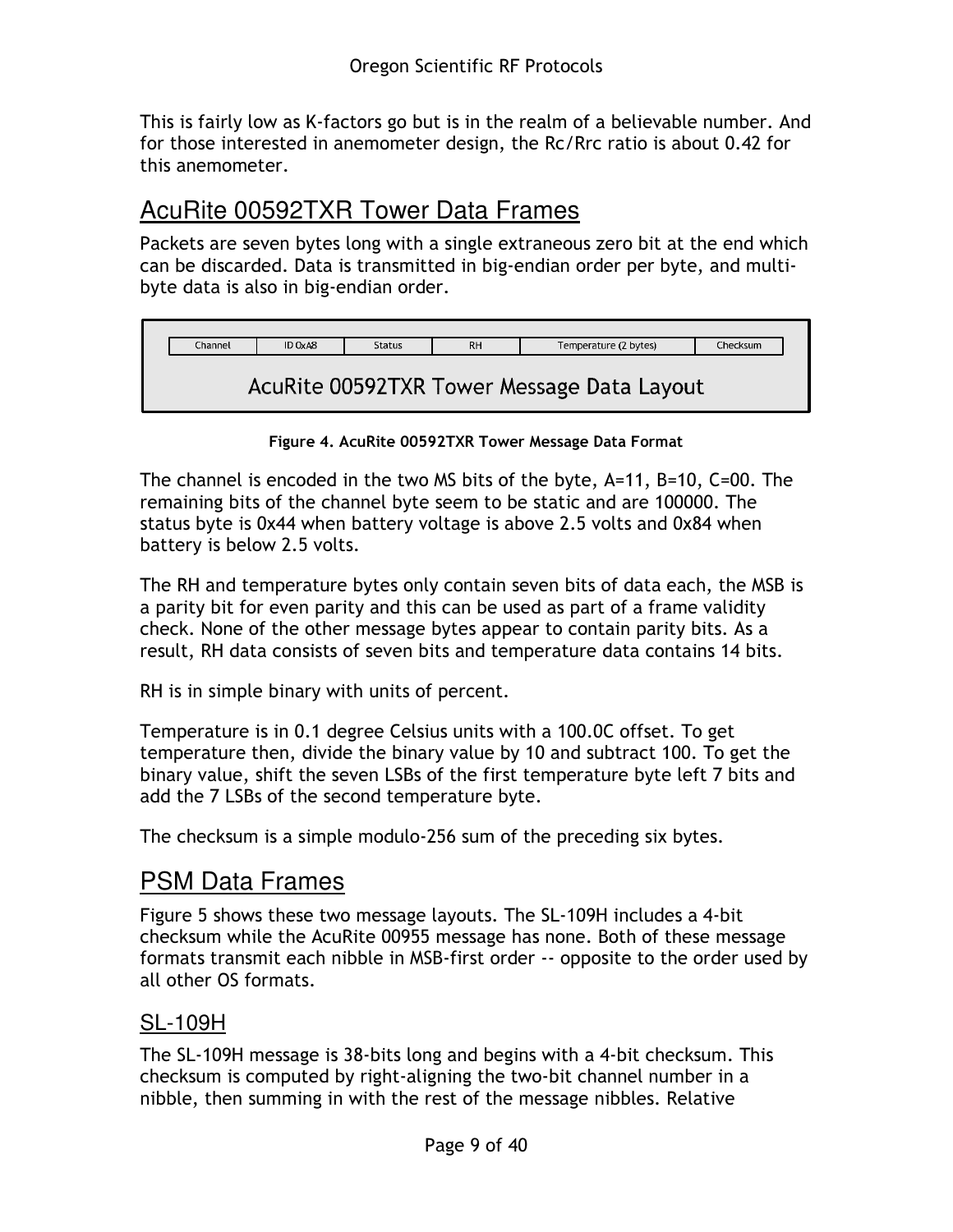humidity is sent in percent, in BCD format with the MSD first, while temperature is a 12-bit signed binary value with the LSB equal to 0.1 degrees Celsius. Currently, the contents of the status nibble are unknown -- or they may serve some other purpose.

Here is an example of an SL-109H message:

#### 6-0-560C142C

The first nibble (6) is followed by a 2-bit channel code ("-0-"), then the rest of the message nibbles. We have the following values for this message:

- Checksum nibble is 6
- Channel code is 0 (two bits)
- Relative humidity is 56%
- Temperature in deg C is  $(0.1 \times 0 \times 0 \times 1) = 0.1 \times 193 = 19.3$  deg C
- Status nibble is zero
- Rolling code is 0x2C

For each transmission, this message is typically repeated three times.

| Checksum (1) | Ch $(\frac{1}{2})$                            |                  | Relative Humidity, BCD (2)     |  | Temperature, signed binary (3) |  | Status (1)             | Rolling Code (2) |
|--------------|-----------------------------------------------|------------------|--------------------------------|--|--------------------------------|--|------------------------|------------------|
|              | Oregon Scientific SL-109H Message Data Layout |                  |                                |  |                                |  |                        |                  |
|              |                                               |                  | Rolling Code $(2-\frac{1}{2})$ |  | Temperature, signed binary (3) |  | Status $(\frac{1}{2})$ |                  |
|              | AcuRite 00955 Message Data Layout             |                  |                                |  |                                |  |                        |                  |
|              | Rolling Code $(1 - \frac{1}{2})$              | Ch (1/2)         | Status (1)                     |  | Temperature, signed binary (3) |  | RH, BCD (2)            | Checksum (1)     |
|              | AcuRite 0964TX Message Data Layout            |                  |                                |  |                                |  |                        |                  |
|              |                                               | Rolling Code (2) | Status (1)                     |  | Temperature, signed binary (3) |  | Hash Code              |                  |
|              | AcuRite 00606TX/00782W3 Message Data Layout   |                  |                                |  |                                |  |                        |                  |

Figure 5. AcuRite and SL-109H Formats

AcuRite 00955

A typical 24-bit message from this sensor would look like this:

1270C18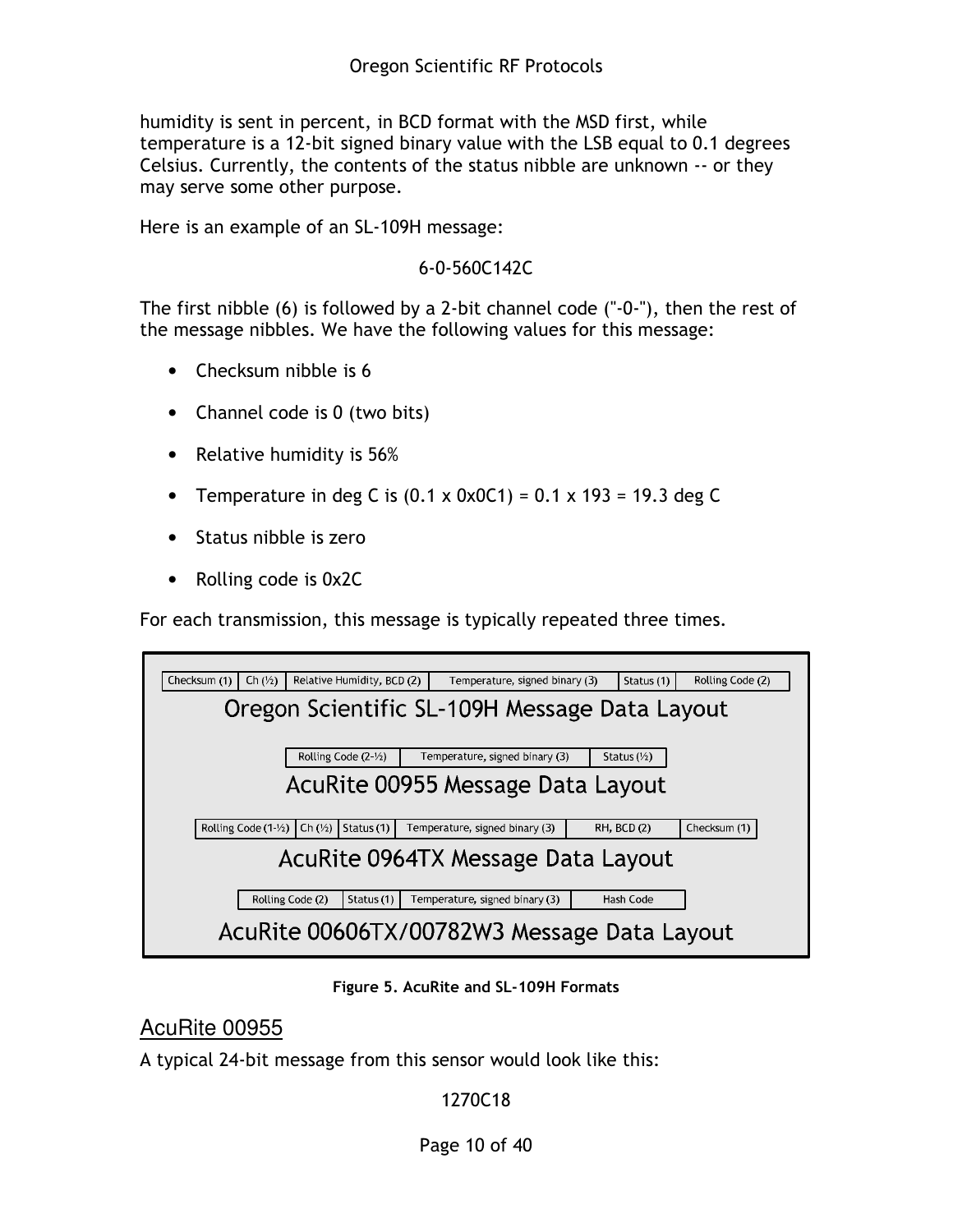Here, the first two bits have been placed into the first nibble's LSBs and the last nibble contains only two message bits in its MSBs. As indicated in figure 3, we have:

- Rolling code is 0x127
- Temperature in deg C is  $(0.1 \times 0 \times 0 \times 1) = 0.1 \times 193 = 19.3$  deg C
- Status bits are (in binary) "10" (these are the two MSBs from the last nibble). One of these bits seem to indicate whether the transmission was caused by pressing the TX button or not. The other bit may be battery status, but that needs to be verified.

#### AcuRite 0964TX Messages

This sensor transmits PSM just like the 00955 model, but nibbles are sent LSB first (unlike the 00955), and are 9 nibbles long (36 bits). For example, the value "3" is sent as the series of bits "1100" in little endian order -- not "0011" which would be big endian order.

Channel number switch setting is encoded in the two LSBs of the 2nd nibble. The correspondence between channel switch and the bits is as follows:

Ch  $1 == 0x02$ , Ch  $2 == 0x01$ , Ch  $3 == 0x11$ 

Multiple-nibble values are sent in little-endian order. An example 0964TX message is below (these nibbles have been interpreted in little endian order):

#### 8602EF020

The "8" and two MSBs of the 2nd nibble are a rolling code; for this example it is '1000 01' in binary. This would be represented as '01 1000' taking the second nibble as the big endian so the rolling code could be called 0x21 in big endian order or 0x18 in little endian order. The rolling code seems to vary with temperature, humidity and battery voltage.

The next two bits ('10') are the channel number, in this case the switch is set to position "1".

This is followed by the status nibble of zero; the LSB will become a one if the battery is low. This transition occurs somewhere around 2.6 volts.

Next is the temperature "2EF" is in little endian order, so is really "FE2" as a signed value and is equal to -30 which represents -3.0C.

The BCD RH value is 20%, but in little endian order is "02". Finally the check nibble is the sum of all previous nibbles modulo 16 but with all bits inverted. (The sum modulo-16 here is 0xF, which inverts to 0x0).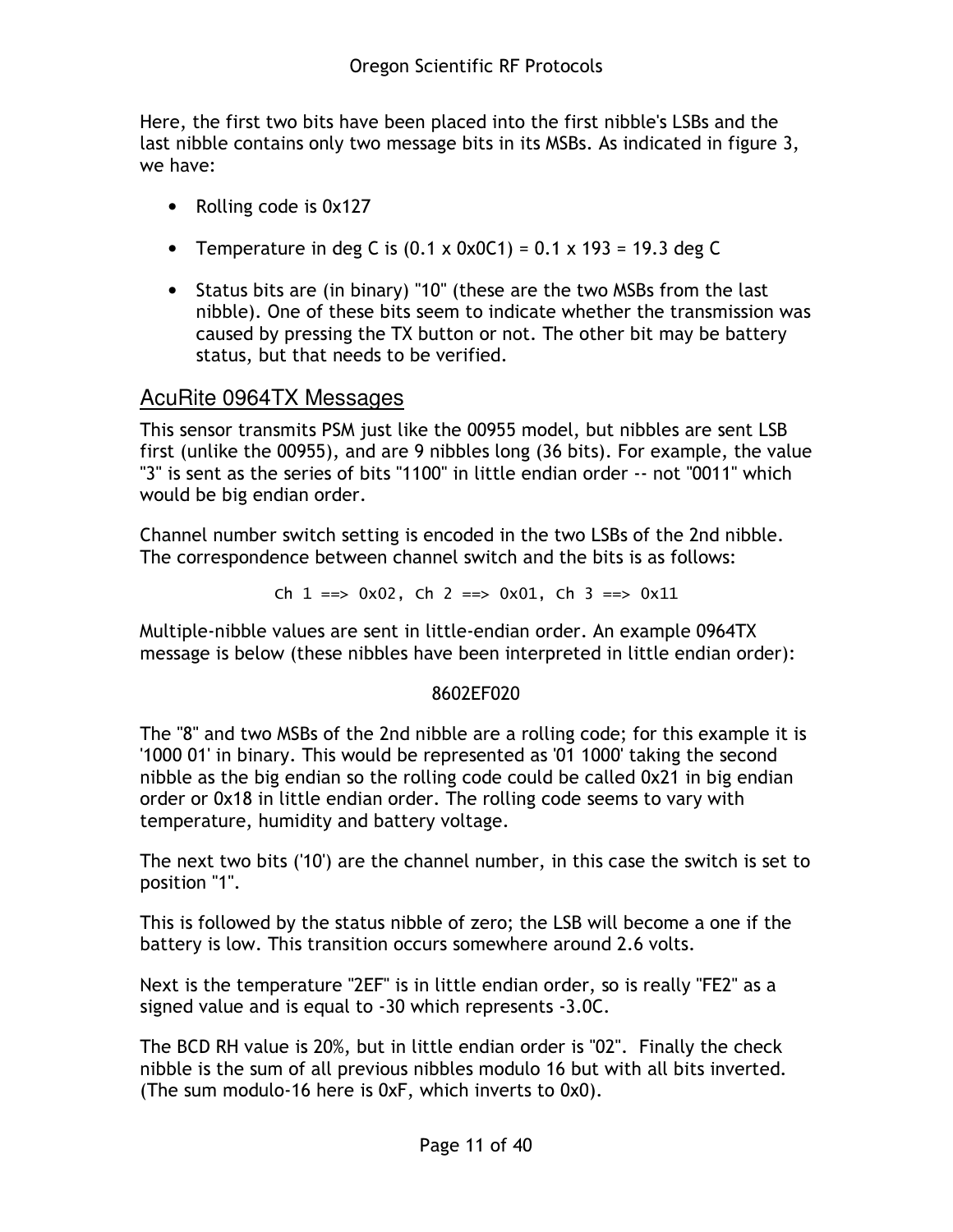#### AcuRite 00606TX and 00782W3

These sensors have identical formats and add yet more variation in data encoding. Data bits are sent in big-endian order and nibbles are also in bigendian order (opposite to the 0964TX sensor). The data packet length is also different at 32 bits.

The status nibble's MSB is a "battery okay" flag which is normally one. It goes to zero when the battery drops below about 2.6 volts or so.

Temperature is a signed 12-bit value with resolution of 0.1C. For example, 25.6C is encoded as the value 256 (0x100 hexadecimal). A value of -0.1C is encoded as -1 (0xFFF hexadecimal).

There is an 8-bit hash code appended to check message integrity. It is the same algorithm as described for the Ambient Weather F007TH sensor below with two minor modifications.

- 1. The hash code value is initialized to zero instead of hexadecimal "0x64".
- 2. Start with the fifth value in the LFSR sequence depicted for the F007TH sensor -- 0xF1 instead of the first value, 0x3E.

#### Ambient Weather WH2C Sensor

The full message contains six bytes or 12 nibbles. The preamble is one byte and consists of 8 ones.

This sensor provides an 8-bit CRC computed on all message data except the preamble, using a polynomial of 0x131. The register initialization is zero for this CRC. Nibbles are sent MSB first, and multiple-nibble fields are in big-endian order.

| Preamble (0xFF) | ID/Status (1) | Rolling Code (2) | Temperature, signed binary (3)           | RH (2) | $CRC-8(2)$ |
|-----------------|---------------|------------------|------------------------------------------|--------|------------|
|                 |               |                  | Ambient Weather WH2B Message Data Layout |        |            |

#### Figure 6. Ambient Weather WH2B Data Format

Below is a sample WH2C message:

#### 4950FA3D4E

The rolling code here is "95", temperature is "0FA" (250 decimal) which represents 25.0C and the humidity is "3D" or 61%. The CRC-8 byte is "4E" which includes all data starting with the ID/status nibble.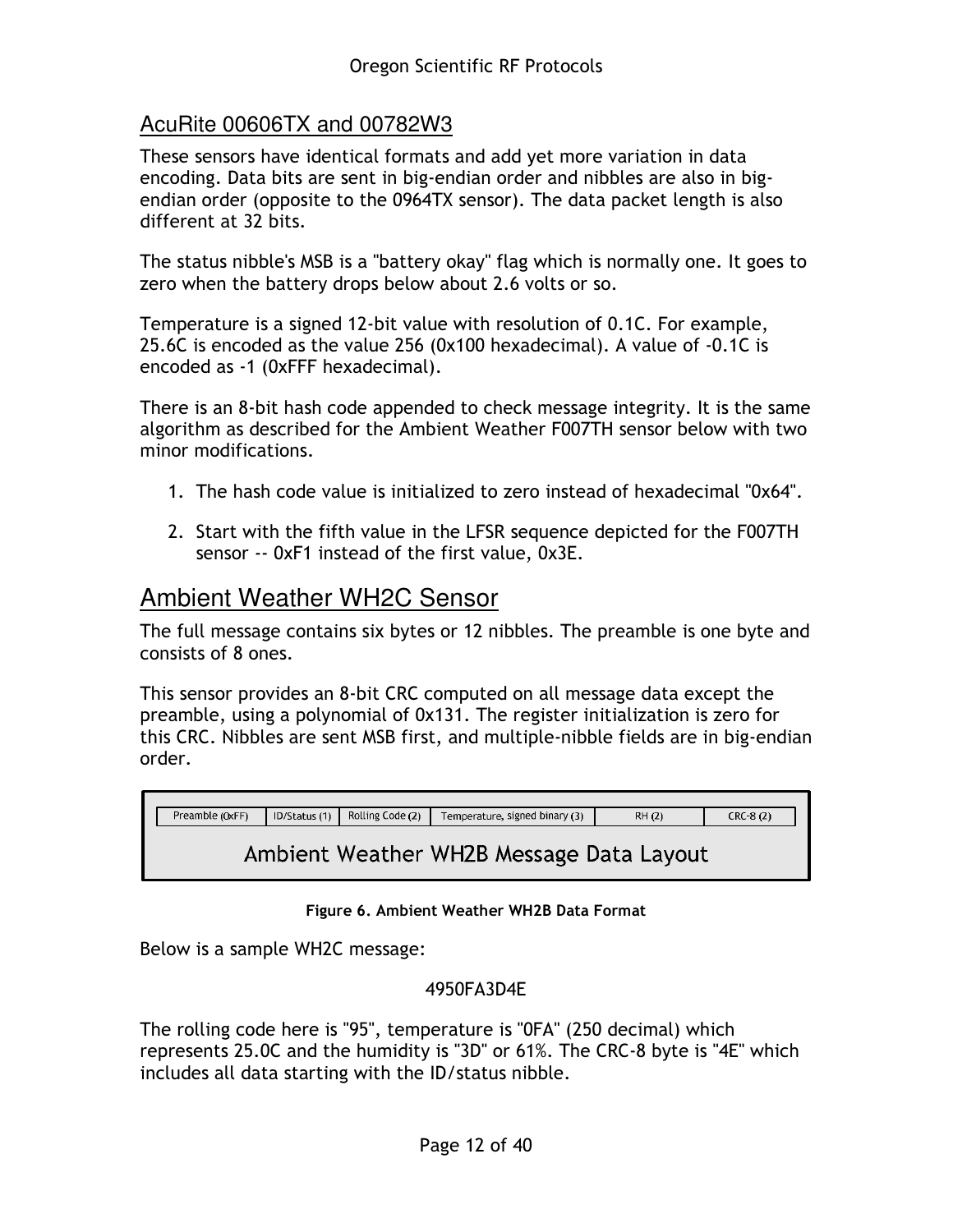A low-battery condition does not appear to be part of the message and the unit will transmit messages with battery voltages as low as 1.7 volts (fresh batteries are 3.0 volts).

## Ambient Weather F007TH

Each data frame here is six bytes, with the entire message including preamble is sent three times with no delay between repetitions. All data is sent bigendian order, bits and bytes.

Because the preamble is 13 bits, each successive message repetition is shifted one bit relative to byte or nibble boundaries. Extracting the repeated messages therefore requires a one or two-bit shift for the 2nd and 3rd copies respectively.

The fixed ID is followed by a one byte rolling code. The channel number is in the lower three bits of the next nibble. The upper bit always seems to be zero and no low battery indication is apparent anywhere in the data frame.

Temperature is encoded in the next 12 bits. It is in units of tenths of a degree Fahrenheit with a -40 degree offset. Multiply the integer value by 0.1 and subtract 40 to get temperature in Fahrenheit.

Relative humidity is in the next byte as an integer value in percent.

| ID 0x45                               | Rolling Code | Channel | Temperature (12 bits) | RH | Hash Code |  |
|---------------------------------------|--------------|---------|-----------------------|----|-----------|--|
|                                       |              |         |                       |    |           |  |
|                                       |              |         |                       |    |           |  |
| Ambient Weather F007TH Message Layout |              |         |                       |    |           |  |

Figure 7. Ambient Weather F007TH Data Format

#### F007TH Hash Code

This sensor does not use a simple checksum or even a more advanced CRC. Instead data integrity is verified by a hash code, generated by multiplying the message bits with the byte sequence generated by a linear feedback shift register (LFSR). This algorithm has been referred to as "an LFSR-based Toeplitz hash" in some of the literature. We can thank "Ron" at this blog:

https://eclecticmusingsofachaoticmind.wordpress.com/2015/01/21/home-automationtemperature-sensors/

for reverse-engineering this hash algorithm. Great job Ron!

The easiest way to explain the algorithm is in two parts. The first part is the LSFR design used to generate a sequence of bytes.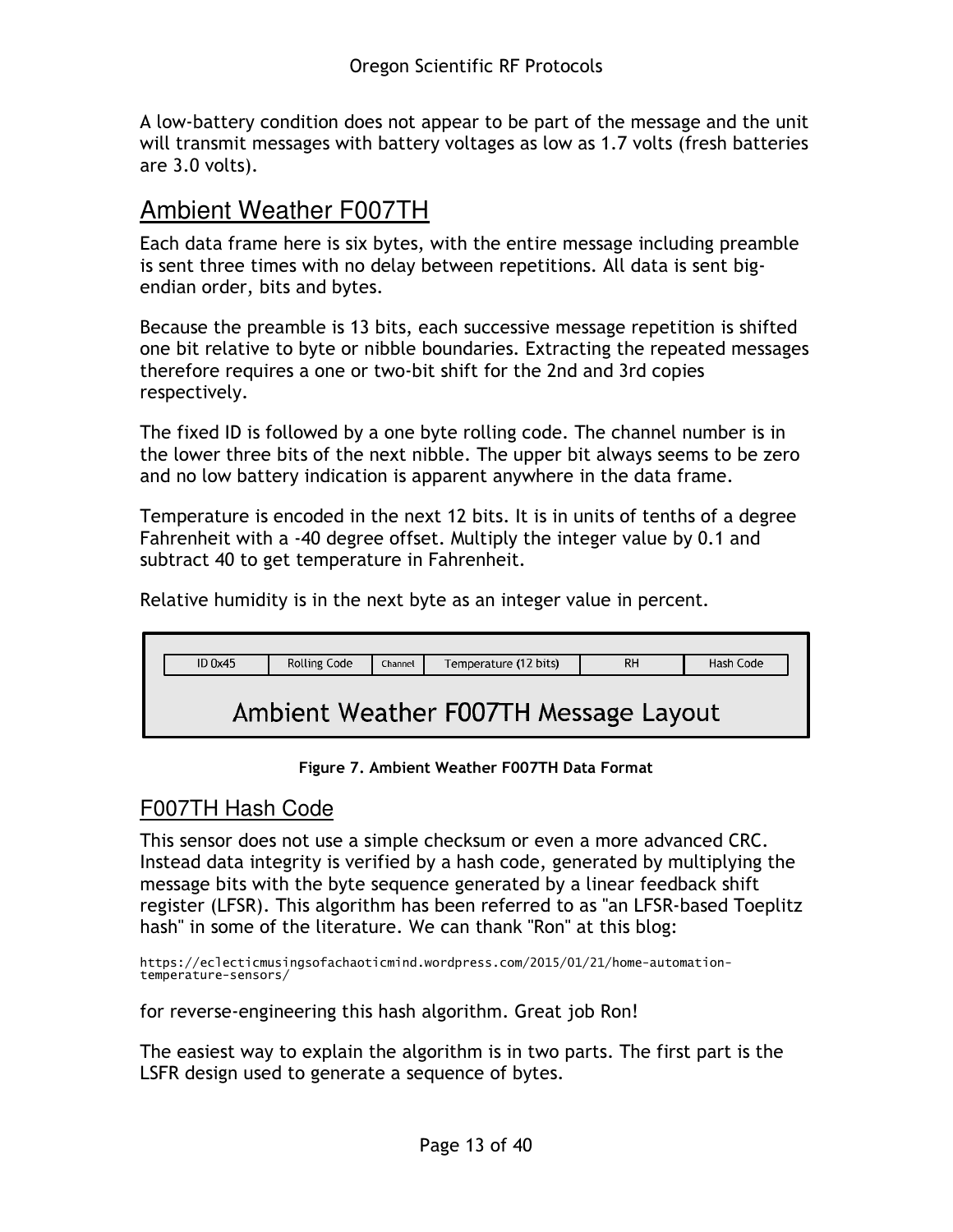Start with an 8-bit register initialized to the value 0x7C. Generate a number of values equal to the message size in bits by repeating the following operations once for each bit.

- Rotate the register right one bit.
- If the bit shifted out of the LSB and into the MSB during the rotation was a one, then exclusive-or the value 0x18 into the register (i.e. flip the state of bits 3 and 4). Do this after the rotate operation.
- The register value *after* these two operations is the sequence value to be stored.

Perform these steps once for each bit in the message. If the message contains 40 bits for example (as with the F007TH message) then you will need to generate a sequence of 40 bytes. Because this sequence does not depend on the data message contents and can be pre-computed once and stored to save time.

The second part of the hash algorithm combines the LSFR sequence with message bits to form the final hash value.

To compute the message hash value, sequence through the 40 message bits in the order they were received, starting with the ID byte (0x45). Since everything here is big-endian, that means proceeding from MSB to LSB.

Start by initializing the hash register to the value 0x64. As the message bits are read, for every bit in the message that is a one, exclusive-or the corresponding value from the LSFR sequence into the hash register. For example, if the 17th bit is a one, then take the 17th value from the LFSR sequence and exclusive-or it into the hash register. If the message were all zeros, then nothing would be added to the hash register and the result would be the initial value of 0x64.

#### LSFR Sequence Details

For clarity, the LFSR design used by the F007TH is shown pictorially below. The initial bit values (0x7C) are show in the boxes.



Figure 8. Linear Feedback Shift Register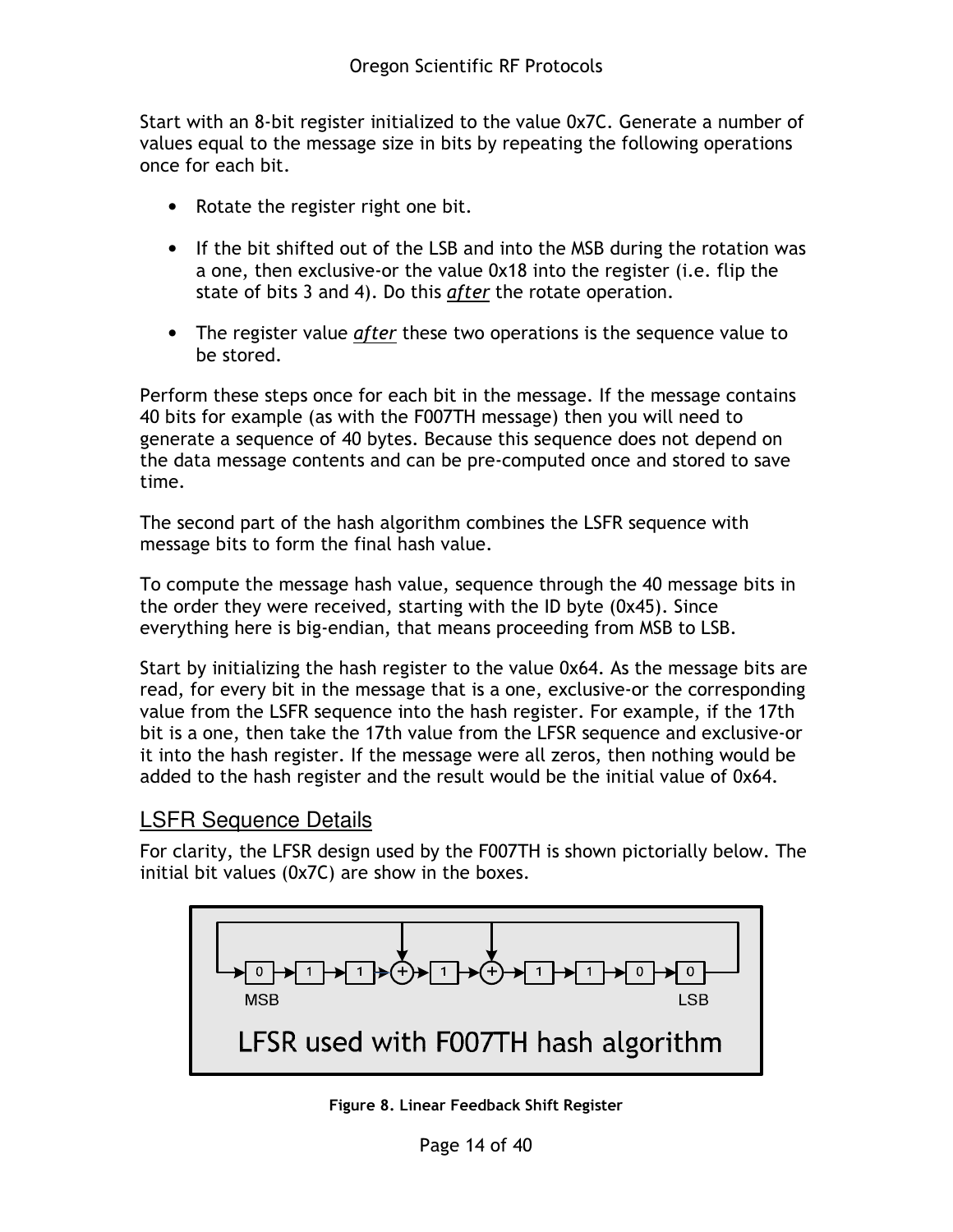This particular LFSR sequence repeats every 127 values. Therefore, even for a very long message, it would only necessary to compute a table of 127 values and use the message bit number modulo 127 as an index into the table.

For reference, below are the 127 hexadecimal values generated by this LFSR. Only the first 40 values are required for use with F007TH data frames.

|  |  |  |  |  |  |  | 3e 1f 97 d3 f1 e0 70 38 1c 0e 07 9b d5 f2 79 a4 |  |
|--|--|--|--|--|--|--|-------------------------------------------------|--|
|  |  |  |  |  |  |  | 52 29 8c 46 23 89 dc 6e 37 83 d9 f4 7a 3d 86 43 |  |
|  |  |  |  |  |  |  | b9 c4 62 31 80 40 20 10 08 04 02 01 98 4c 26 13 |  |
|  |  |  |  |  |  |  | 91 d0 68 34 1a 0d 9e 4f bf c7 fb e5 ea 75 a2 51 |  |
|  |  |  |  |  |  |  | b0 58 2c 16 0b 9d d6 6b ad ce 67 ab cd fe 7f a7 |  |
|  |  |  |  |  |  |  | cb fd e6 73 a1 c8 64 32 19 94 4a 25 8a 45 ba 5d |  |
|  |  |  |  |  |  |  | b6 5b b5 c2 61 a8 54 2a 15 92 49 bc 5e 2f 8f df |  |
|  |  |  |  |  |  |  | f7 e3 e9 ec 76 3b 85 da 6d ae 57 b3 c1 f8 7c    |  |

#### Rolling Codes

Many sensors use rolling codes as a means to reduce the likelihood of interference between neighbors. These are typically pseudo-random values with the intention that a sensor will power up with a different rolling code every time batteries are installed. With some sensors, these are often just based on current measurement values of temperature and/or humidity; if a sensor is powered up with the exact same temperature and humidity then the rolling code may always be the same. Other sensors may introduce additional random factors to prevent this.

Either way, rolling codes are both a blessing and a curse. The effectively increase the number of discrete channel settings for each type of sensor. On the other hand, because rolling codes cannot be set directly by the user they are also a nuisance.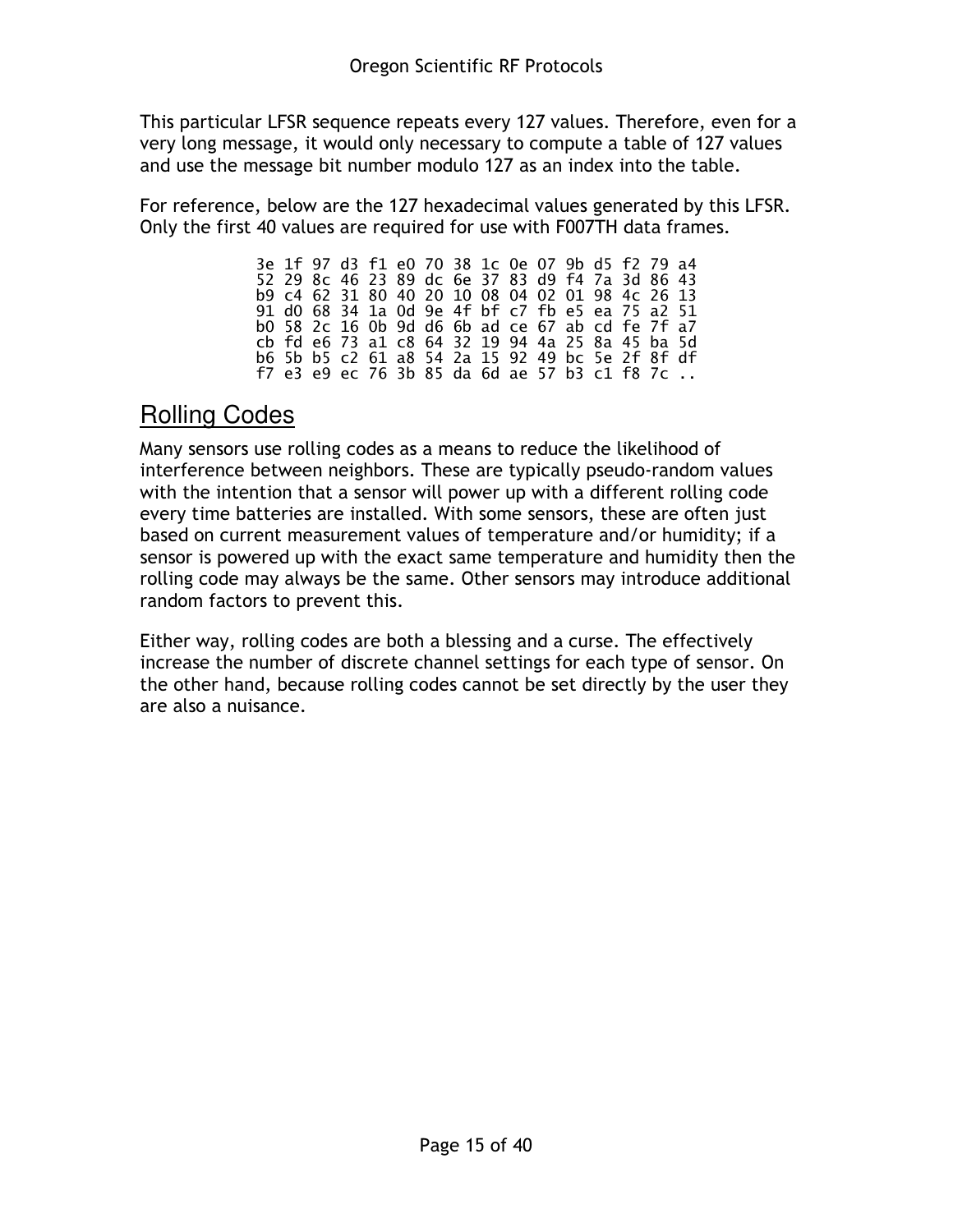# Protocol Summary

The table below summarizes the differences between the three different versions.

| Protocol<br>Version | <b>Bit Rate</b><br>(Hz) | Manchester<br>Polarity | Preamble<br><b>Bit Count</b> | <b>Bits</b><br>Doubled | Message<br>Repeated | <b>RF Pulse</b><br>Length<br>Offset |
|---------------------|-------------------------|------------------------|------------------------------|------------------------|---------------------|-------------------------------------|
| 1.0                 | 342                     | Reverse                | 12                           | No                     | Yes                 | $+255$ usec                         |
| 2.1                 | 1024                    | Normal                 | 32                           | Yes                    | Yes                 | $-96$ $\mu$ sec                     |
| 3.0                 | 1024                    | Normal                 | 24                           | No                     | No                  | $-138$ µsec                         |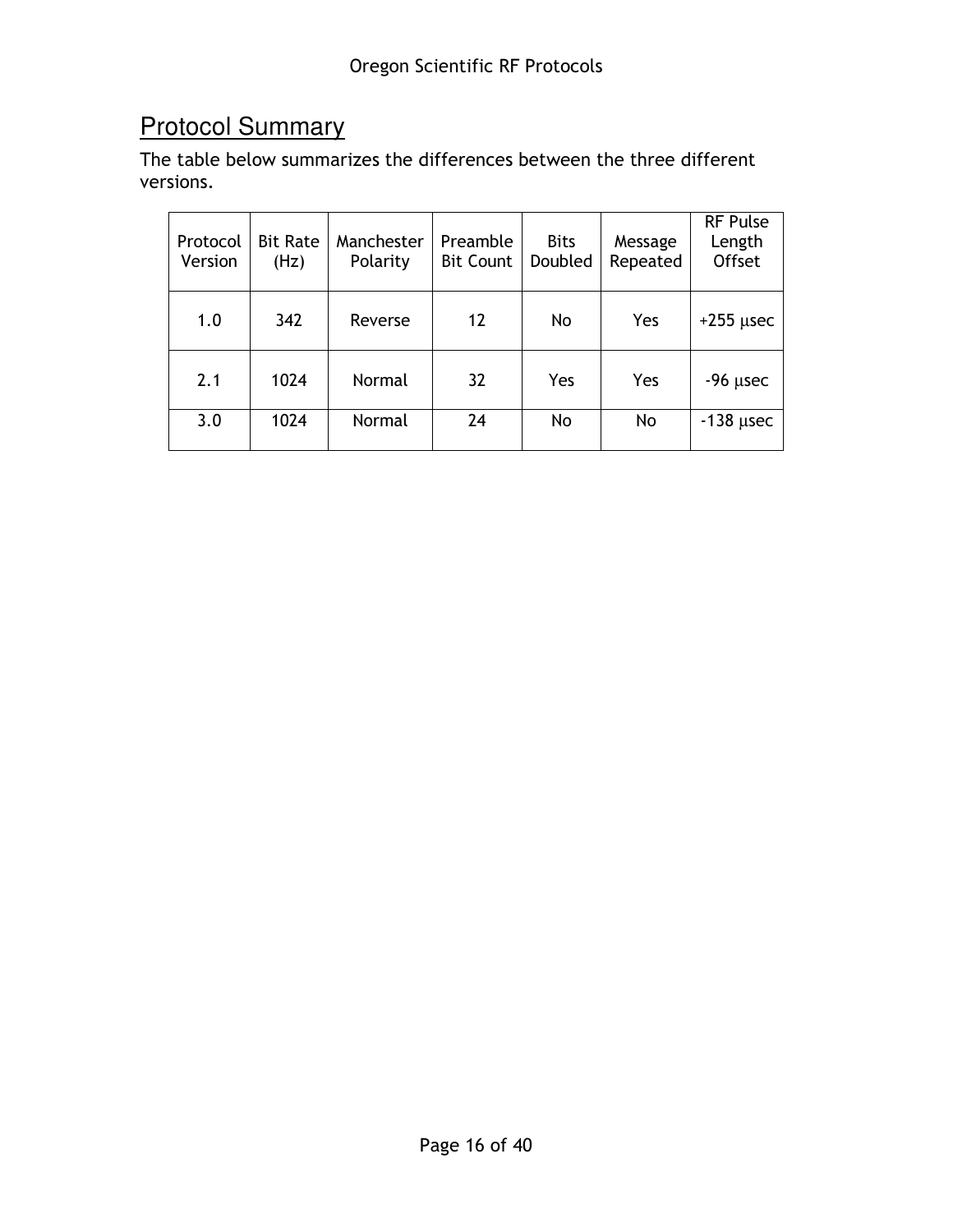## **Decoding RF Messages**

This section describes techniques which may be used to decode data frames from the various sensors described above.

#### Decoding Hardware

Reception and decoding is possible using an Arduino board combined with one of the inexpensive 434MHz receiver modules which are readily available.

Hardware available for decoding on the Atmel processor includes a hardware timer with an edge-triggered sampling input. Edges on the trigger input will cause the timer value to be latched and a processor interrupt is then generated. One easy way to handle decoding then is not to attempt clock recovery, but to examine the time difference between transitions on the OOK RF signal.

## Classifying Time Intervals

The decoding algorithm works by classifying time intervals between RF transitions (on-to-off and off-to-on) as either short or long.

Because the RF pulses are shortened, separate time thresholds are used for classifying the time period (short or long) depending on the RF state (on or off). Based on the data rate (1024Hz) and the two amounts by which pulses are shortened (96us and 138us), the table below shows the expected values of time intervals (in microseconds) based on the protocol version and RF state.

There is a wider range of timing variability with version 1.0 sensors and the table indicates the range of values seen among different sensors.

| <b>Protocol Version</b>       |           | RF On     | <b>RF Off</b> |           |  |
|-------------------------------|-----------|-----------|---------------|-----------|--|
|                               | Short     | Long      | Short         | Long      |  |
| Version 2.1                   | 396       | 884       | 581           | 1069      |  |
| Version 3.0                   | 349       | 837       | 628           | 1116      |  |
| Version 1.0 (preamble/data)   | 1450-1720 | 2920-3180 | 1219-1480     | 2680-2940 |  |
| Version 1.0 leading sync off  |           |           |               | 4200-4500 |  |
| Version 1.0 sync pulse        |           | 5500-5700 |               |           |  |
| Version 1.0 trailing sync off |           |           |               | 5200-5500 |  |
| AcuRite RF pulse width        | 400       | 600       |               |           |  |
| AcuRite short off period      |           |           | 1700          | 2400      |  |
| AcuRite long off period       |           |           | 2400          | 4300      |  |
| AcuRite separator off period  |           |           | 8500          | 10000     |  |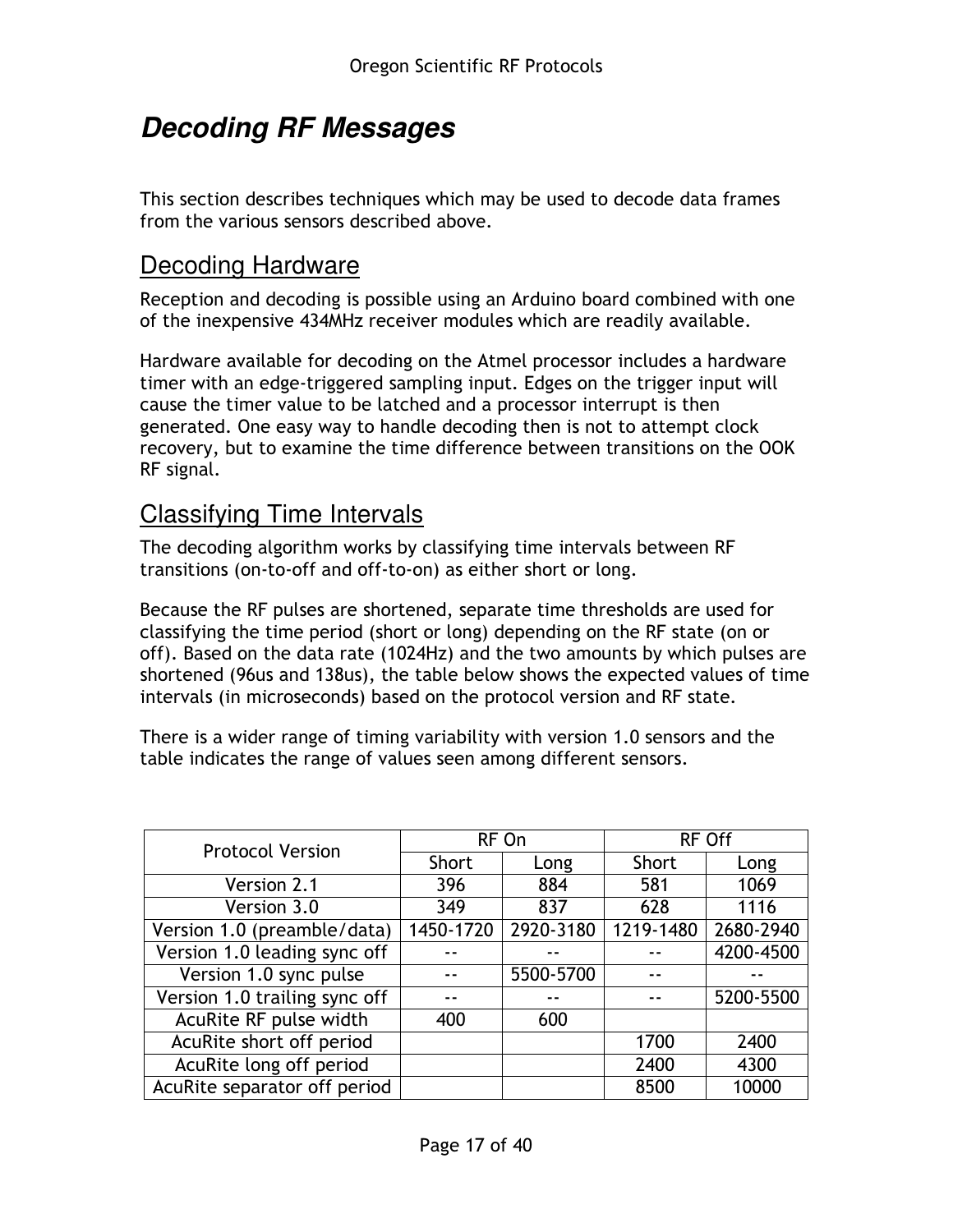| <b>AcuRite VN1TX PWM</b> | 198-228 | 385-422 |         |  |
|--------------------------|---------|---------|---------|--|
| AcuRite VN1TX sync       | 605-678 |         | 605-678 |  |

With the VN1TX, RF off interval length is not of any concern when data is being sent because it is only the RF on pulse width which determines the data bit. When looking at the AcuRite pulse widths at the input signal to the transmitter, values are very stable, 214usec for short pulses (except last interval in each group which is 207usec, 405-406usec for long pulses and 612-613usec for sync. The variation seen above is assumed to be mostly due to the receiver, although there could be some variation in the time between the input signal to the transmitter and the actual start of the RF pulse.

Averaged thresholds for classifying time intervals as short or long have been determined. Times given in the table below are in microseconds. Time intervals which fall outside the "Short Min" or "Long Max" values are considered invalid. These are for version 2.1 and 3.0 sensors.

| <b>RF State</b> | Short Min | <b>Short Max</b> | Long Min | Long Max |
|-----------------|-----------|------------------|----------|----------|
| Off             | 400       | 850              | 850      | 1400     |
| υn              | 200       | 615              | 615      | 1100     |

These averaged thresholds only vary by about 20 µsec from the ideal threshold that would be chosen for either version of sensor (2.1 versus 3.0).

A small improvement in performance might be possible by using different threshold values for each protocol version – which would be possible after the preamble is identified and the protocol version is known.

Additional measurements of version 1 sensors have show a large variability in the transmitted time intervals. RF "on" pulses as short at 1450 usec have been seen, suggesting that the lower limit should probably be set just above the maximum on pulse length for version 2.1 and 3.0 sensors (which is 1400usec). The current set of values in the table below are used in the current Arduino sketch for WSDL WxShield.

A reasonable set of thresholds for version 1.0 sensors (in micro-seconds) is shown in the table below:

| <b>RF</b> State  |      | Short Min   Short Max | Long Min | Long Max |
|------------------|------|-----------------------|----------|----------|
| Off              | 970  | 1950                  | 1950     | 3100     |
| On               | 1404 | 2400                  | 2400     | 3400     |
| Sync Begin (Off) |      |                       | 4000     | 4600     |
| Sync $(On)$      |      |                       | 5400     | 5985     |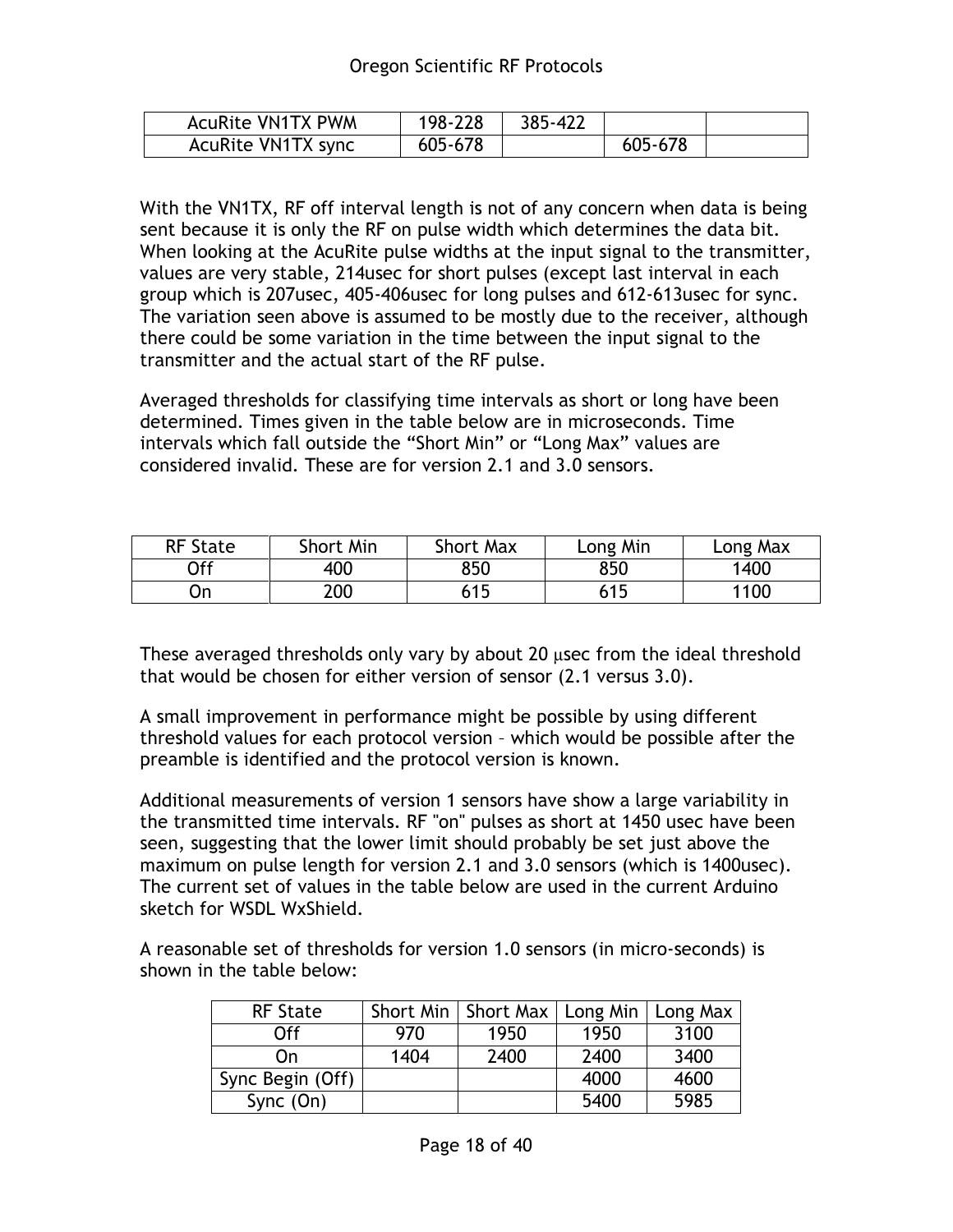| Sync End (Off) |  | 5000 | 5600 |
|----------------|--|------|------|
| Sync End (Off) |  | 6480 | 7100 |

Note: The two "Sync End" intervals correspond to the two cases where the first data bit is a "1" or "0" respectively.

#### Decoding Using Time Intervals

The decoding algorithm works by capturing a timer value when RF transitions (on-to-off or off-to-on) occur, and calculating the time interval between successive transitions. These intervals are classified as either short (one-half clock period) or long (one full clock period).

An integer counter keeps track of time in units of one-half clock tick; this counter's value will be called "half-time". After being properly initialized, half-time is incremented by one when a short interval occurs and by two for long intervals. Half time is a very useful quantity for decoding RF messages:

- When half-time is even, we are at the middle of a clock period. The transition occurring at this point determines the bit being transmitted.
- When half-time is odd we are at the boundary between two clock periods. Transitions occurring here are of no interest in determining transmitted bits.
- When half time is even, dividing it by two yields the current message bit number<sup>2</sup>.

Using half-time, some very simple logic can be used to decode the RF signal.

#### Decoding Messages

 $\overline{a}$ 

When a transition falls on a boundary between two clock periods (i.e. half-time is odd), there is no message bit to be decoded. There may still be some useful information here however; if the current time period is long it means that the last transition also occurred at a clock period boundary. This means that there was no transition in the middle of the currently ending clock period, and signifies a violation of Manchester-coding format. This should be detected as an error condition.

 $^2$  For version 1.0 and 3.0 sensors only  $\cdot\cdot$  for version 2.1 sensors, half-time must be divided by four to get the message bit number.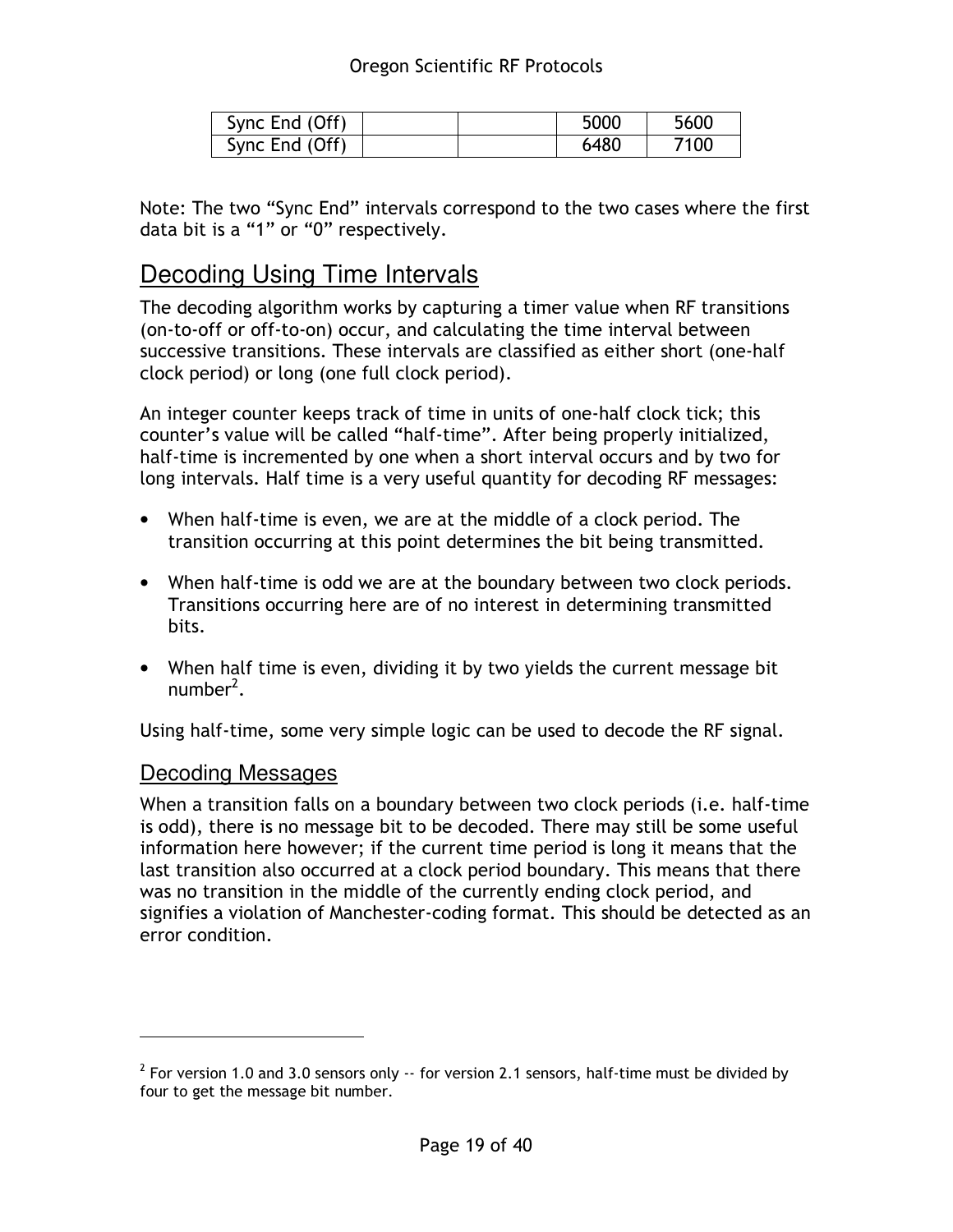When a transition falls in the middle of a clock period (half-time is even), a message bit can be detected and its value is simply equal to the RF state (on="1" and off="0") just prior to the transition.

The decoding algorithm described above is simple and correctly determines the polarity of each bit based on the current RF signal state (on/off). Another algorithm has been developed by others which also works but does not consider the RF state when detecting bits (except for the first bit). This algorithm is described later.

The half-time value is also useful for verifying that bit-doubling is correct in version 2.1 messages. Since a long transition period is required to change from a 1 to a 0 bit (or vice-versa), every bit pair in these messages is required to end with a long transition period. Furthermore, when time is aligned with the end of a double-bit period, half-time taken modulo-4 will be zero.

When decoding a message from a version 2.1 sensor, and half-time modulo-4 is non-zero, no bit is detected. When half-time modulo-4 is zero, a bit is detected and a check is made that the current transition period is a long one (otherwise an error exists).

#### Initializing Half-Time

As mentioned above, half-time must be initialized correctly for the algorithm to work. This translates to two requirements:

- 1. Half-time must be initialized to an even value at a transition that occurs in the middle of a clock period.
- 2. If half-time will be used to track message bit numbers, half time modulo-2 (or modulo-4 for version 2.1 sensors) must be set such that it represents the correct bit number (possibly with an offset) at an early point in the message. The logical place for this initialization is when the end of the preamble is detected.

## AcuRite VN1TX Challenges

Decoding this sensor is simple as long as OS3 protocol messages are not also present. When both VN1TX and OS3 messages are present, care must be taken in properly delineating the OS3 preamble from the VN1TX preamble.

Confusion can occur because the transition time interval on the sync pulses are in the same range as times for the first long time interval after the OS3 preamble. The first RF pulse after preamble is a bit shorter and is followed by a short off interval and these two events can be used to identify this sensor's signal.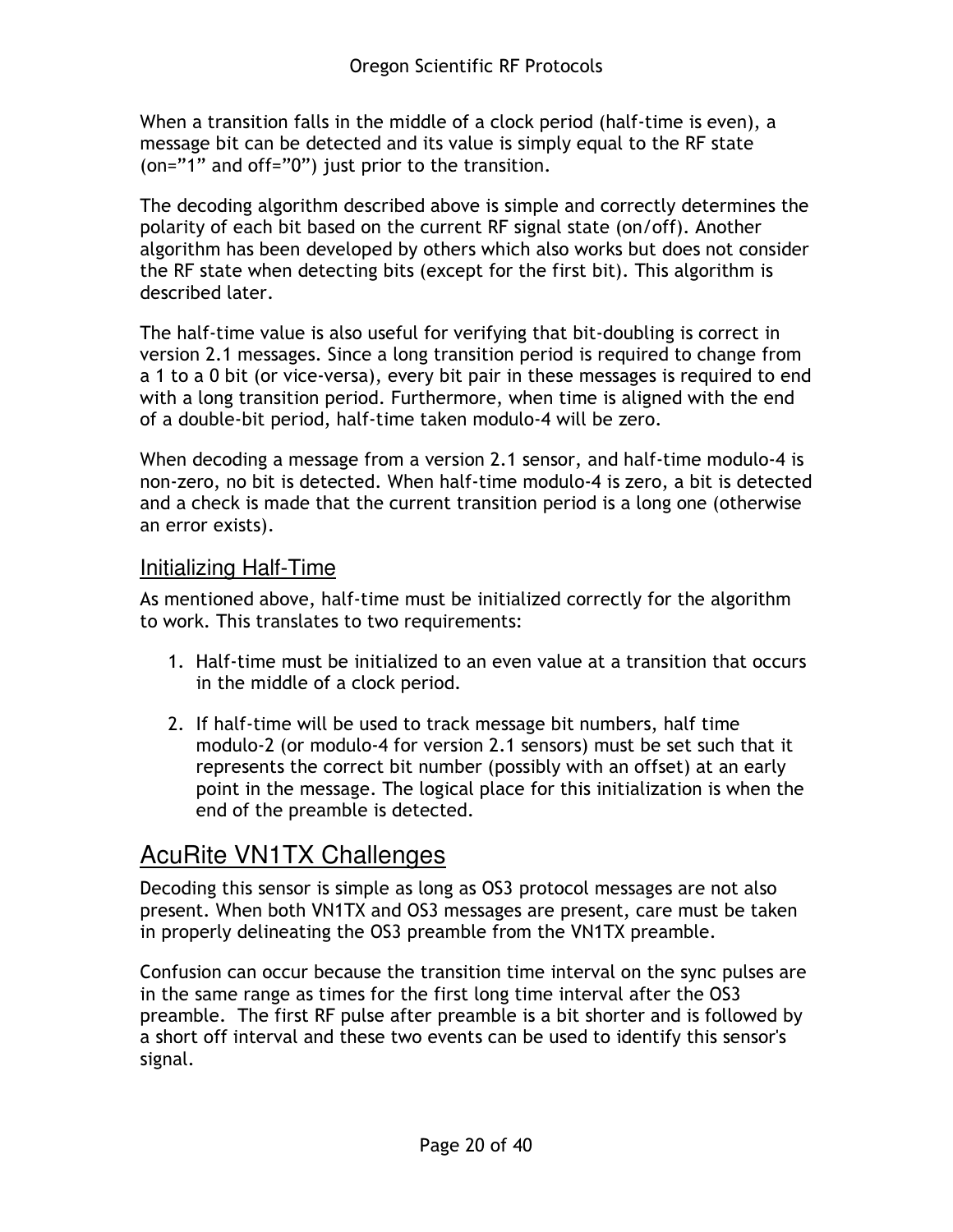## Alternate Algorithms

These algorithms have been published on the internet previously by various people.

As will be shown below, if the value of the first message bit is known then the message can be decoded by considering only the time intervals between RF state transitions, and ignoring the actual RF state value at each transition.

In a Manchester coded signal, each source data bit generates either a pair of short transition intervals or a single long transition interval. A source bit will generate a pair of short transition intervals when it is the same value as the preceding source bit. When a source bit has the opposite value as the preceding source bit, a single long transition interval is generated.

This description of Manchester coding lends itself to decoding based solely on transition timing. A pair of short transitions represents a bit identical to the previous bit. A long transition means the current bit is the opposite of the previous bit. This works as long as the value of the first bit can be correctly determined – otherwise the resulting decoded bit stream will be inverted.

Here is another algorithm that will properly decode version 2.1 messages: every long period represents no change in bit state while every pair of short periods represents the bit state changing. Under this interpretation, the preamble decodes as 32 "1" bits instead of a repeating "1010…" pattern. Furthermore, each bit in the message appears doubled without inversion – the sync nibble would be "00110011" for example. Answering the question of why this works is an exercise left for the reader.

## Decoding AcuRite PSM Messages

These message are conceptually much easier to decode. Each "on" pulse should be checked for a proper duration, and the length of the "off" periods is used to determine each bit (one or zero).

The presence of these messages can be identified by the appearance of a 2 msec long off period. This long of an off period does not occur when noise is being decoded and luckily, the AGC circuits in the MC33596 receiver used in the WxShield will not ramp the gains back up to noise detection levels in only 2 msec (although they will in a 4 msec off period). This permits the detection of an AcuRite message -- but the determination is often made after the first bit has been received and one or more bits may have been lost.

This problem is easy to solve as there are at least three repetitions of each message. After the AcuRite message is suspected, receiver AGC can be gated so as to only be enabled when the RF signal is on and in this way, over the length of the first message repetition will converge on the proper gain setting. When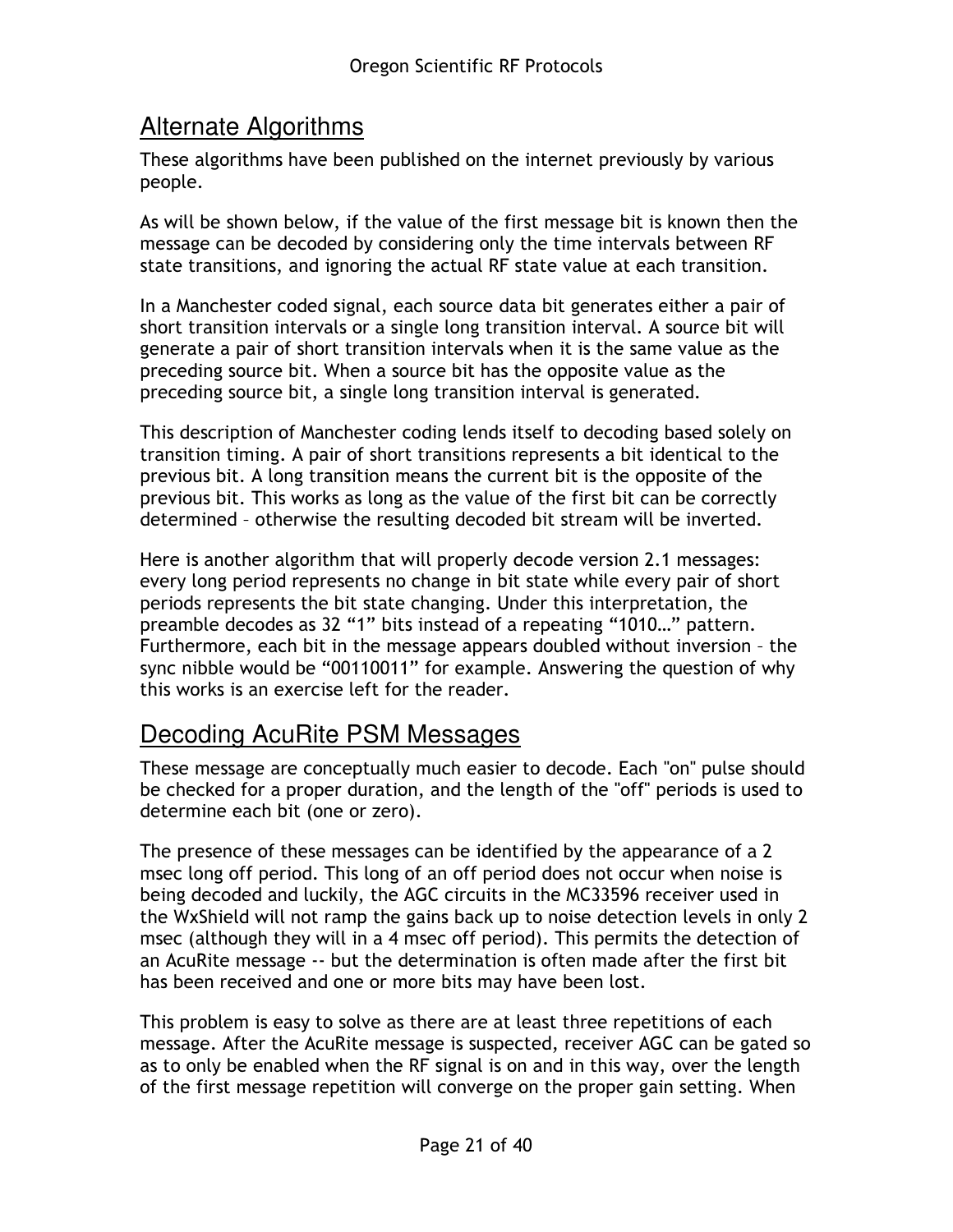the first long off period (9 msec) between repetitions is detected, a transition to recording message bits is made and the AGC can be periodically turned on once or more during each message if desired.

In practice, this additional decoding logic does not seem to interfere with detection and decoding of version 1.0, 2.1 and 3.0 RF signals.

There may be other wireless sensors that transmit in this format but this is not covered here.

When an AcuRite PSM format message is received, it must be carefully examined to determine whether it represents an AcuRite temperature-only message or an Oregon Scientific SL-109H temperature/humidity message. The presence of additional sensors using this RF protocol will further complicate this task.

One possible approach is to look for the number of bits over which the message repeats. AcuRite 00955 messages are 24 bits in length, while SL-109H messages are 38 bits long.

#### Message Formats

All OS version 2.1 and 3.0 messages decoded so far appear to have an identical format for the sensor data payload, as shown in the table below. Figure 1 (earlier in this document) depicts the payload format. The message is assumed to contain "n" nibbles, numbered from zero to n-1. For convenience, this table also shows the checksum and post-amble portions of the message.

The coding of sensor-specific data varies according to the type of measurements being reported by the sensor. Some sensors use the same coding as others which report the similar data – but this is not always the case. For example, the THGR810 and THGR122NX temperature/humidity sensors use the same data coding, but the RGR968 and PCR800 rain gauges do not.

| Nible(s)        | Contents             | <b>Details</b>                                 |
|-----------------|----------------------|------------------------------------------------|
| 03              | Sensor ID            | This 16-bit value is unique to each sensor,    |
|                 |                      | or sometimes a group of sensors.               |
| 4               | Channel              | Some sensors use the coding $1 \ll (ch - 1)$ , |
|                 |                      | where ch is 1, 2 or 3.                         |
| 56              | <b>Rolling Code</b>  | Value changes randomly every                   |
|                 |                      | time the sensor is reset                       |
|                 | Flags 1              | Bit value 0x4 is the battery low flag          |
| $8.$ . [n-5]    | Sensor-specific Data | Usually in BCD format                          |
| $[n-3]$ $[n-4]$ | Checksum             | The 8-bit sum of nibbles 0[n-5]                |
| $[n-1]$ $[n-2]$ | Post-amble           | Unknown contents and purpose                   |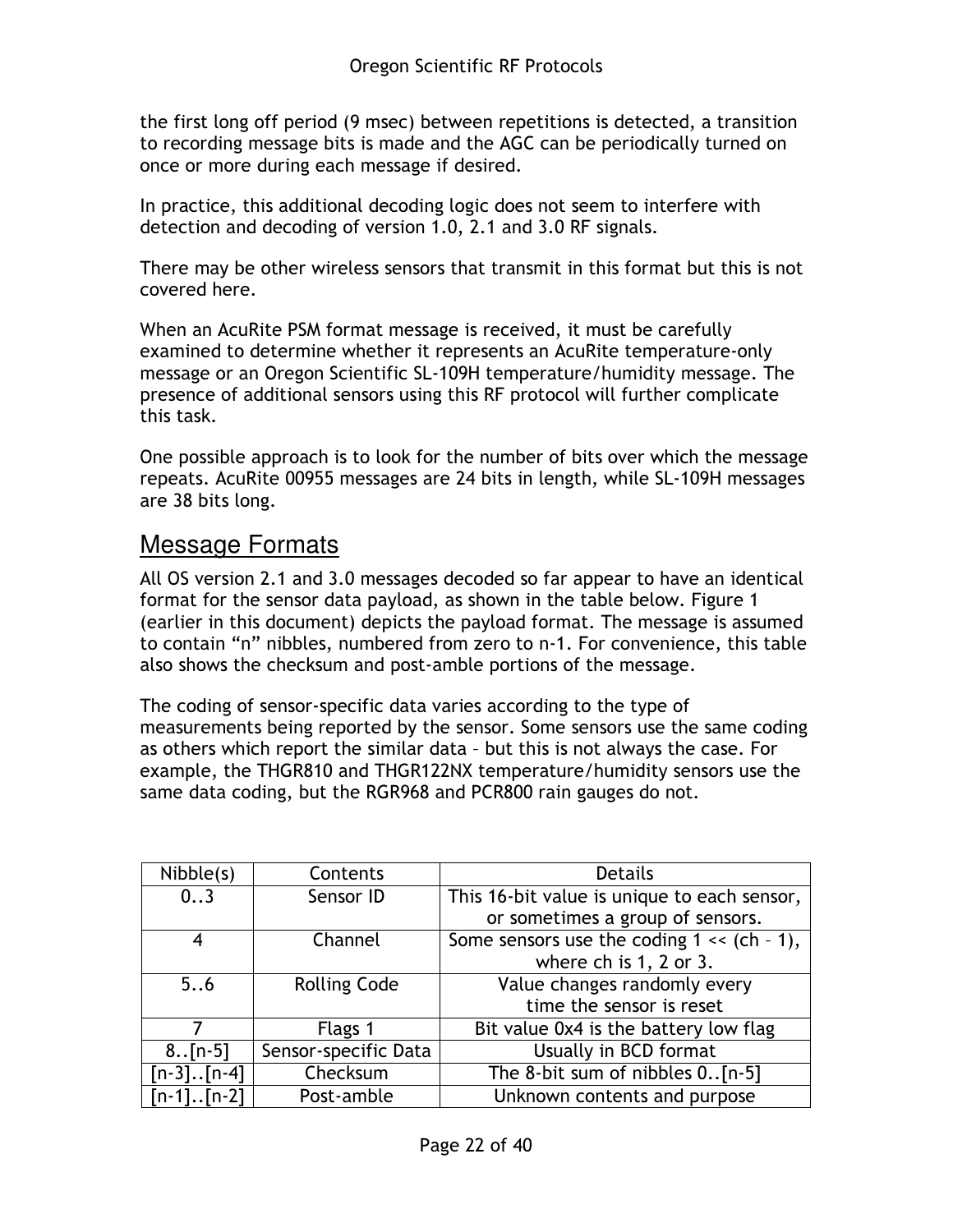Most (but not all) sensor data is in BCD format, least significant digit (LSD) first. For example the value of 27.5 degrees Celsius would be coded as the hex nibbles "572". The decimal point is assumed to be in a fixed location and is not actually transmitted.

#### Version 1.0 Message Format

At this point, there is only a single known format for version 1.0 messages. All version 1.0 sensors are temperature-only units.

| Nibble(s)   | Contents            | <b>Details</b>                                       |
|-------------|---------------------|------------------------------------------------------|
| $\mathbf 0$ | <b>Rolling Code</b> | This 8-bit value changes randomly when the sensor is |
|             |                     | reset or batteries changed.                          |
|             | Channel             | Channels 1,2,3 are coded as 0,4,8                    |
| 52          | Temperature         | BCD temperature in degrees Centigrade                |
| 7.6         | Checksum            | Byte-oriented checksum                               |

Version 1.0 messages are 8 nibbles in length. The channel setting occupies only two bits in nibble 1 and it is possible that the other two bits may be part of the rolling code. They have occasionally been seen to be non-zero.

The rolling code does not change every time the reset button is pressed. Several reset operations are usually required to get this code to change.

According to internet sources, the first temperature nibble (nibble 5) is actually a bit status field containing the following bits:

- 0 Not used
- 1 A "1" value indicates negative temperature
- 2 Unknown (may be a malfunction flag)
- 3 Battery low when "1"

The checksum is computed by organizing the 8 nibbles into four bytes in little endian order. Any overflow is summed back into the total sum.

For example, a message received as (in the order of transmission) "8487101C" would contain the following bytes: 0x48, 0x78, 0x01, 0xC1. The first three bytes are summed and compared to the checksum (0xC1 in this example). This message contains a rolling code of "8" and the sensor is set to channel 2, reading 17.8 ºC.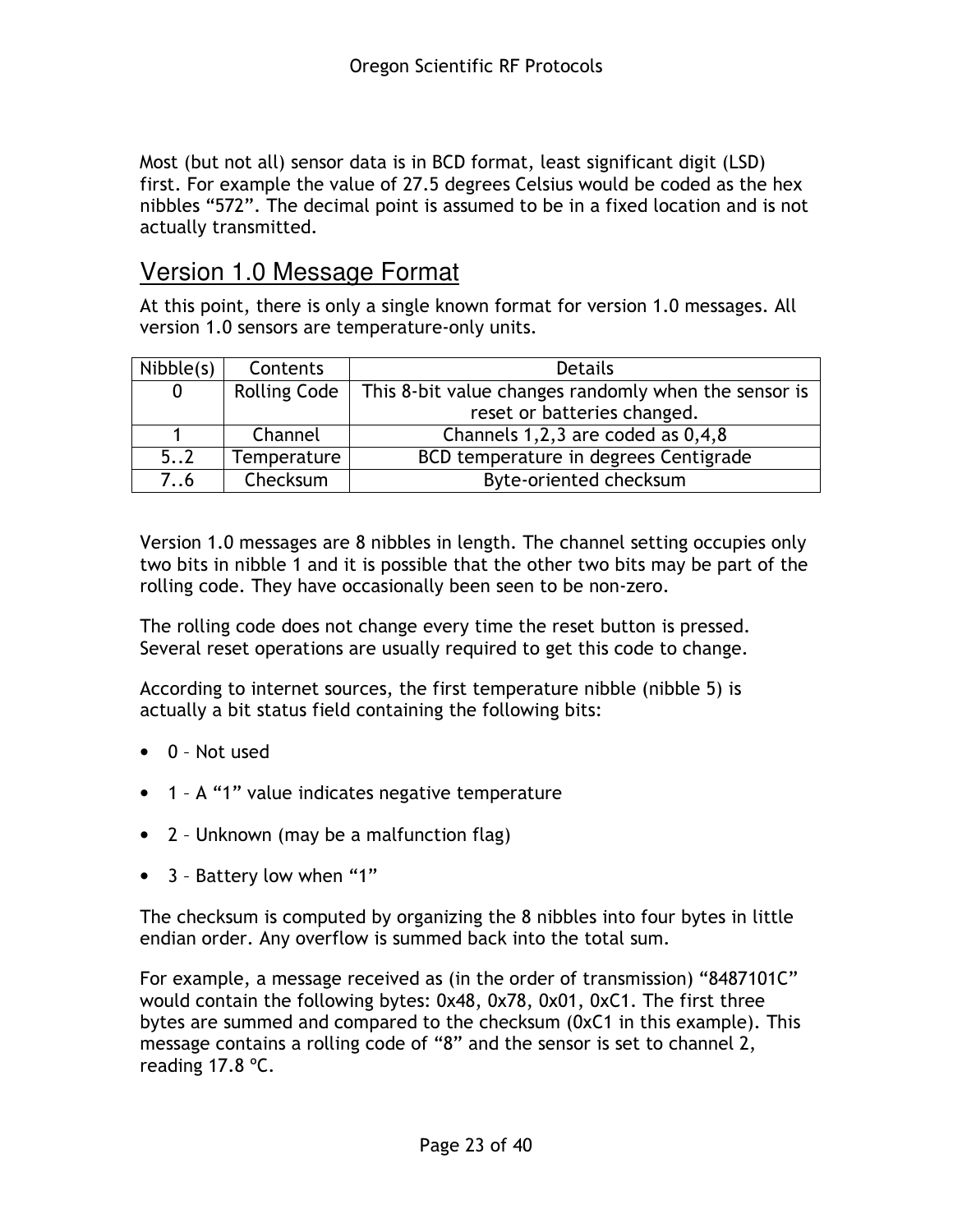For another example take the message "88190AAB". The bytes 0x88, 0x91 and 0xA0 sum to a value of 0x1B9. The overflow (0x1) is summed back in giving a final checksum of 0xBA. This sensor has a rolling code of "8", is set to channel 3, reads -9.1 ºC and has a low battery.

#### Notes on the Status nibble

- There have been reports that one or more bits are reporting a "comfort" or similar value. This is unconfirmed by this document's author, but may be true.
- One of the status bits may flip between the two repetitions of version 2.1 RF messages -- with unknown meaning. Again, unconfirmed.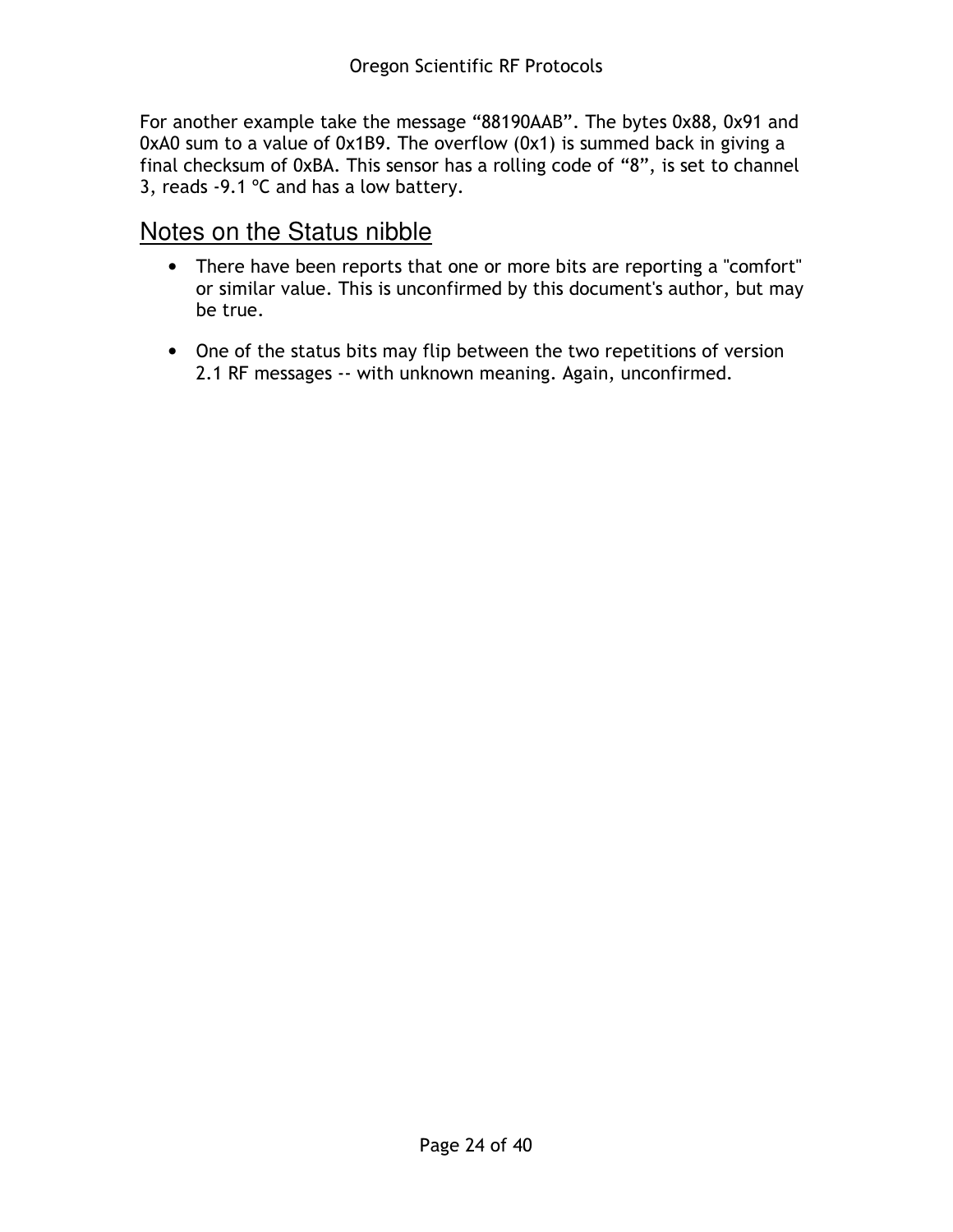## Known Sensor ID Codes

These are the currently known codes for both version 2.1 and version 3 sensors.

| Sensor                     | Code             | Sensor               | Code              | Sensor                    | Code             |
|----------------------------|------------------|----------------------|-------------------|---------------------------|------------------|
| BTHR918                    | 5A5D             | BTHR968              | 5D60              | <b>PCR800</b>             | 2914             |
| PSR01                      |                  | <b>RGR918</b>        | 2A1D              | <b>RGR968</b>             | 2D <sub>10</sub> |
| RTGR328NA                  |                  |                      |                   | <b>STR918</b>             | 3A0D             |
| <b>THC268</b>              |                  | THGN123N             | 1D <sub>20</sub>  | <b>THGN801</b>            | F824             |
| THGR122NX                  | 1D <sub>20</sub> | THGR228N             | 1A <sub>2</sub> D | <b>THGR268</b>            |                  |
| <b>THGR810</b>             | F824             | THGR810 <sup>1</sup> | F8B4              | THGR918                   | 1A3D             |
| <b>THN132N</b>             | <b>EC40</b>      | THR238NF             | <b>EC40</b>       | <b>THR268</b>             |                  |
| THWR288A                   | EA4C             | THWR288A-JD          |                   | <b>THWR800</b>            | C844             |
| <b>UVN800</b>              | D874             | <b>UVR128</b>        | <b>EC70</b>       | <b>WGR800<sup>2</sup></b> | 1994             |
| <b>WGR800</b> <sup>3</sup> | 1984             | <b>WGR918</b>        | 3A0D              | <b>THGN500</b>            | 1D30             |
| BTHGN129                   | 5D <sub>53</sub> |                      |                   |                           |                  |

#### Footnotes:

- 1. This is the temperature/RH sensor that originally shipped with the WMR100 – it was integrated with the anemometer.
- 2. The original anemometer which included a temperature/RH sensor.
- 3. The newer anemometer with no temperature/RH sensor.

Nibble values in these codes assume LSB first order. That is, if the bits of a nibble in order of transmission are '0101', the hex value is taken to be 'A' (not  $(5')$ .

The nibbles are presented in order of transmission. However, since all other multi-nibble data in the sensor data message is sent least-significant nibble first these values might be considered "backwards". In other words, the ID code "1D20" shown above might be more properly called "02D1". That said, this description describes the code nibbles in order of transmission.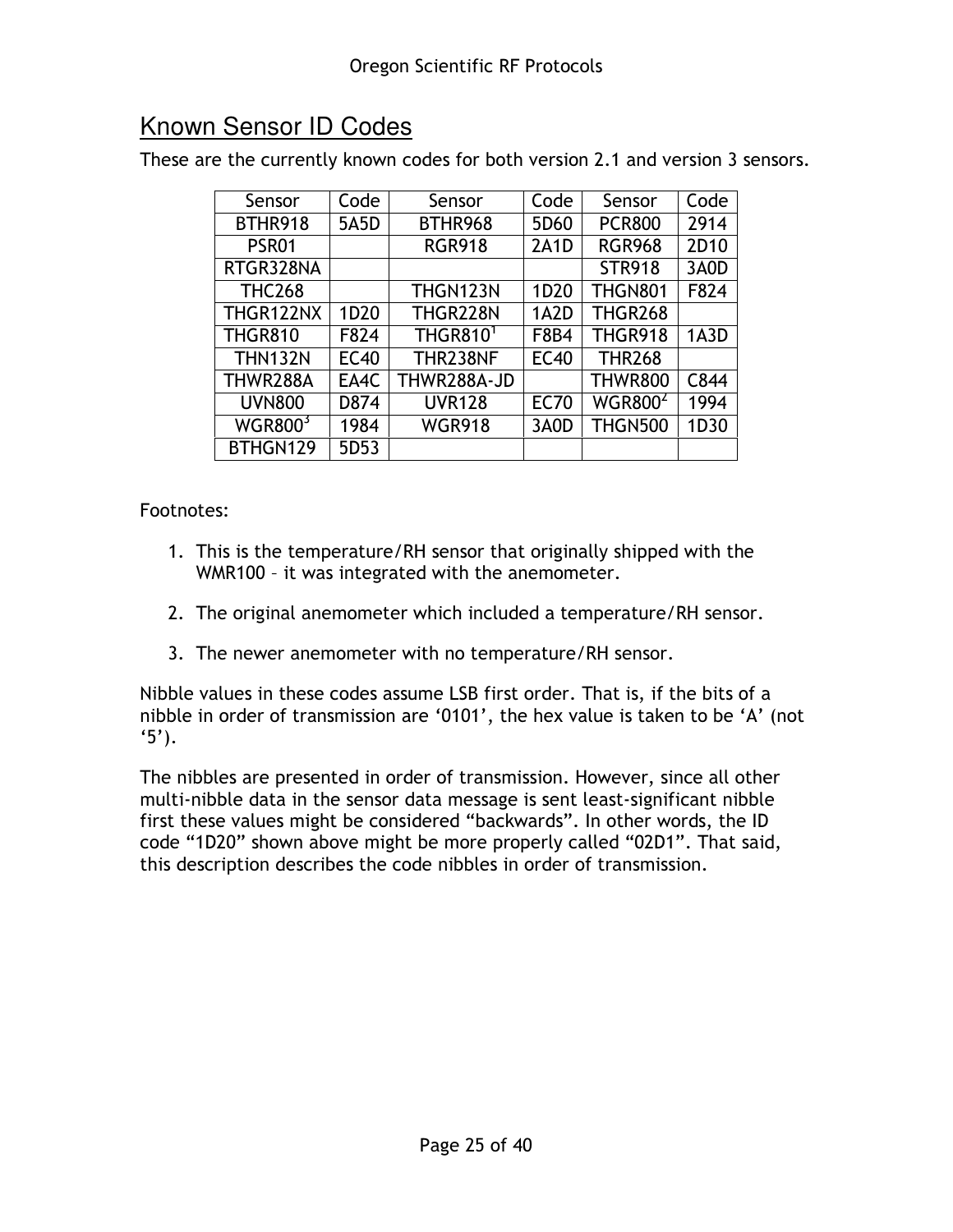## Known Sensor Data Formats

These tables number the message nibbles starting with the sensor ID, so the first nibble of sensor data is contained in nibble  $\overline{8}$ . Message lengths include the checksum, but not the two final nibbles (for which the content is unknown).

| ID Code(s)       |                          | Message Length (nibbles)     |  |
|------------------|--------------------------|------------------------------|--|
| 1D20, F824, F8B4 |                          |                              |  |
| <b>Nibbles</b>   | Contents                 | Temperature/Humidity         |  |
| 108              | Temperature              | LSD is 0.1 degC              |  |
| 11               | Temperature Sign         | Non-zero for negative values |  |
| 1312             | <b>Relative Humidity</b> | Percent                      |  |
| Unknown<br>14    |                          |                              |  |

|               | ID $Code(s)$ | Message Length (nibbles)                        |  |  |
|---------------|--------------|-------------------------------------------------|--|--|
| EC40, C844(?) |              | 14                                              |  |  |
| Nibbles       | Contents     | <b>Temperature Only</b>                         |  |  |
| 108           | Temperature  | LSD is 0.1 degC                                 |  |  |
| 11            |              | Temperature Sign   Non-zero for negative values |  |  |

|                 | ID $Code(s)$       | Message Length (nibbles) |  |  |
|-----------------|--------------------|--------------------------|--|--|
|                 | EC70               | 14                       |  |  |
|                 | Nibbles   Contents | Ultra-violet             |  |  |
| UV Index<br>9.8 |                    | Unit-less Integer        |  |  |
| Unknown<br>1110 |                    |                          |  |  |

|                    | ID $Code(s)$ | Message Length (nibbles) |  |  |
|--------------------|--------------|--------------------------|--|--|
|                    | D874         | 15                       |  |  |
| Nibbles   Contents |              | Ultra-violet             |  |  |
| UV Index<br>1211   |              | Unit-less Integer        |  |  |
| Unknown<br>108     |              |                          |  |  |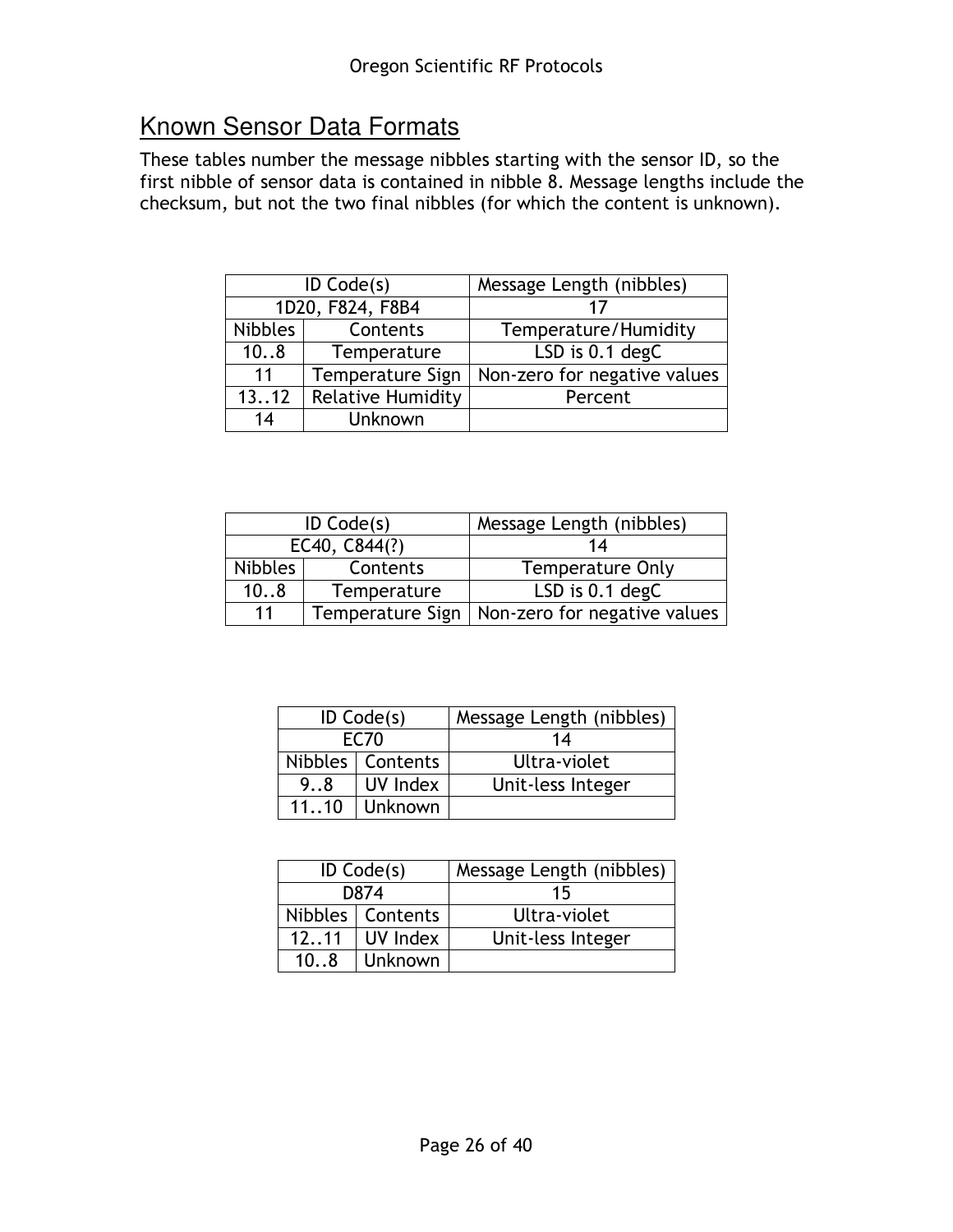| ID $Code(s)$   |                      | Message Length (nibbles)                      |  |  |
|----------------|----------------------|-----------------------------------------------|--|--|
| 1984, 1994     |                      | 19                                            |  |  |
| <b>Nibbles</b> | Contents             | Anemometer                                    |  |  |
| 8              | <b>Direction</b>     | Not BCD - binary value from 015.              |  |  |
|                |                      | Direction in degrees is value * 22.5 degrees. |  |  |
| 9              | Unknown              |                                               |  |  |
| 10             | Unknown              |                                               |  |  |
| 1311           | <b>Current Speed</b> | In meters per second, LSD is 0.1m/s           |  |  |
| 1614           | Average Speed        | Same as above                                 |  |  |

|                            | ID $Code(s)$       | Message Length (nibbles)    |  |  |
|----------------------------|--------------------|-----------------------------|--|--|
|                            | 2914               | 20                          |  |  |
|                            | Nibbles   Contents | Rain Gauge                  |  |  |
| 118<br>Rain Rate           |                    | LSD is 0.01 inches per hour |  |  |
| <b>Total Rain</b><br>17.12 |                    | LSD is $0.001$ inch         |  |  |

|                    | ID $Code(s)$     | Message Length (nibbles) |  |  |
|--------------------|------------------|--------------------------|--|--|
|                    | 2D <sub>10</sub> | 18(?)                    |  |  |
| Nibbles   Contents |                  | Rain Gauge               |  |  |
| 108<br>Rain Rate   |                  | LSD is 0.1 mm per hour   |  |  |
| 1511   Total Rain  |                  | LSD is $0.1$ mm          |  |  |

| ID $Code(s)$   |                          | Message Length (nibbles)                  |  |  |
|----------------|--------------------------|-------------------------------------------|--|--|
| 5D60           |                          | 21                                        |  |  |
| <b>Nibbles</b> | Contents                 | Temp/RH plus Barometer                    |  |  |
| 108            | Temperature              | LSD is 0.1 degC                           |  |  |
| 11             | Temperature Sign         | Non-zero for negative values              |  |  |
| 1312           | <b>Relative Humidity</b> | Percent                                   |  |  |
| 14             | <b>Comfort Level</b>     | 0: normal, 4: comfortable, 8: dry, C: wet |  |  |
| 15             | <b>Unknown</b>           |                                           |  |  |
| 1816           | Pressure                 | Binary (not BCD) in units of 0.01 inHg    |  |  |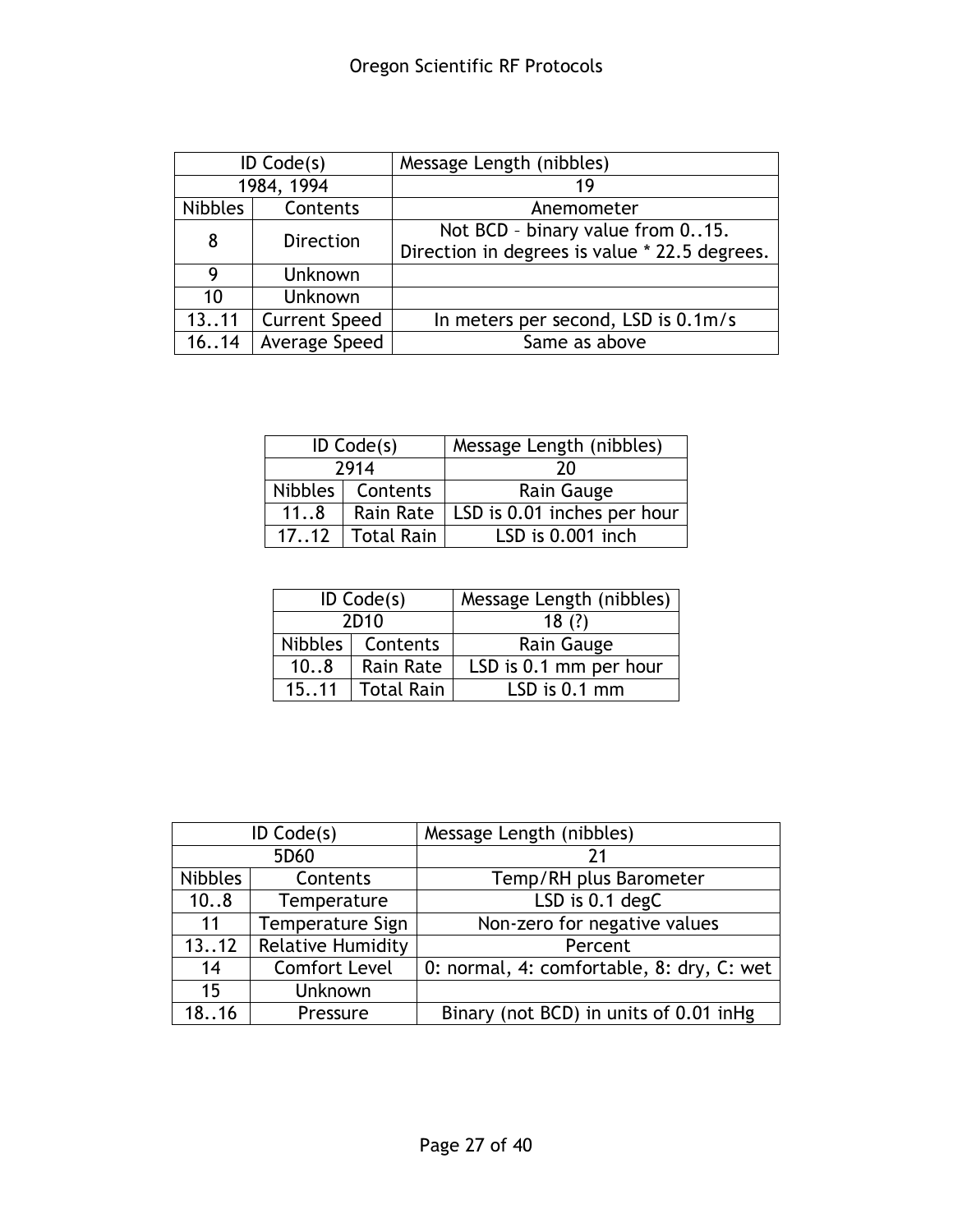## Oregon Scientific RF Protocols

| ID $Code(s)$   |                          | Message Length (nibbles)                |  |  |
|----------------|--------------------------|-----------------------------------------|--|--|
| 5D35           |                          |                                         |  |  |
| <b>Nibbles</b> | Contents                 | Temp/RH plus Barometer                  |  |  |
| 108            | Temperature              | LSD is 0.1 degC                         |  |  |
| 11             | Temperature Sign         | Non-zero for negative values            |  |  |
| 1312           | <b>Relative Humidity</b> | Percent                                 |  |  |
| 16.14          | Pressure                 | Binary (not BCD) in units of 0.01 in Hg |  |  |
| 1718           | Unknown                  |                                         |  |  |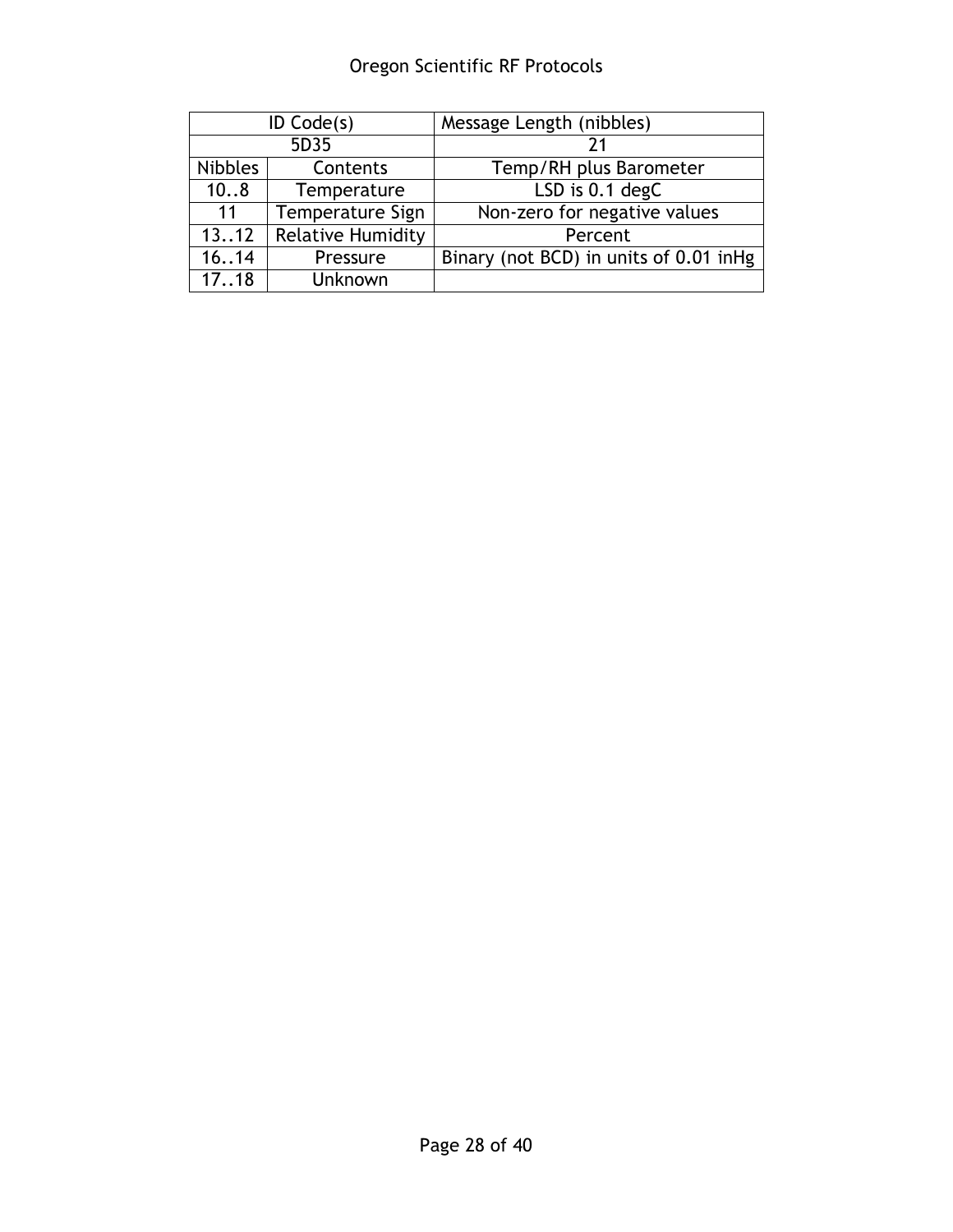#### Examples

Below are some examples of properly decoded transmissions from a THGR122NX sensor. Messages are listed as a string of hexadecimal nibble values, in the time-order they were received. This sensor represents the channel switch setting as the value (1 << (channel-1)), so channels 1,2,3 appear as the values 1, 2, 4.

#### 1D20485C480882835

This sensor is set to channel 3  $(1 \ll (3-1))$  and has a rolling ID code of 0x85. The first flag nibble (0xC) contains the battery low flag bit (0x4). The temperature is -8.4 ºC since nibbles 11..8 are "8084". The first "8" indicates a negative temperature and the next three ("084") represent the decimal value 8.4. Humidity is 28% and the checksum byte is 0x53 and is valid.

#### 1D2016B1091073A14

This sensor is set to channel 1  $(1 \ll (1-1))$  and has a rolling ID code of 0x6B, and the battery low bit is not set in the flag nibble (0x1). Temperature and humidity are 19.0 ºC and 37%. Checksum is 0x41 and is valid.

#### Detecting Bad Data

These RF protocols use a simple arithmetic checksum to provide data integrity. This does not in fact provide adequate protection against data corruption. From time to time, corrupted messages with valid checksums will be received. The likelihood of this increases as more wireless sensors are added to a weather station. Additional validity checks can often identify these bad apples:

- For version 2.1 protocol messages, instead of just blindly discarding every other bit, verify that each bit pair is either '10' or '01'.
- Verify that the record length is correct for the sensor ID code.
- If the record represents a new sensor (according to the combination of ID code, rolling code and channel), wait until it is received at least twice within a 2-3 minute period before assuming it is truly a new sensor.
- Test all nibbles that should contain BCD digits (i.e. hex values A through F are not valid).
- Validate any other nibbles that have a limited set of valid settings.
- Perform sanity checks on the decoded numbers.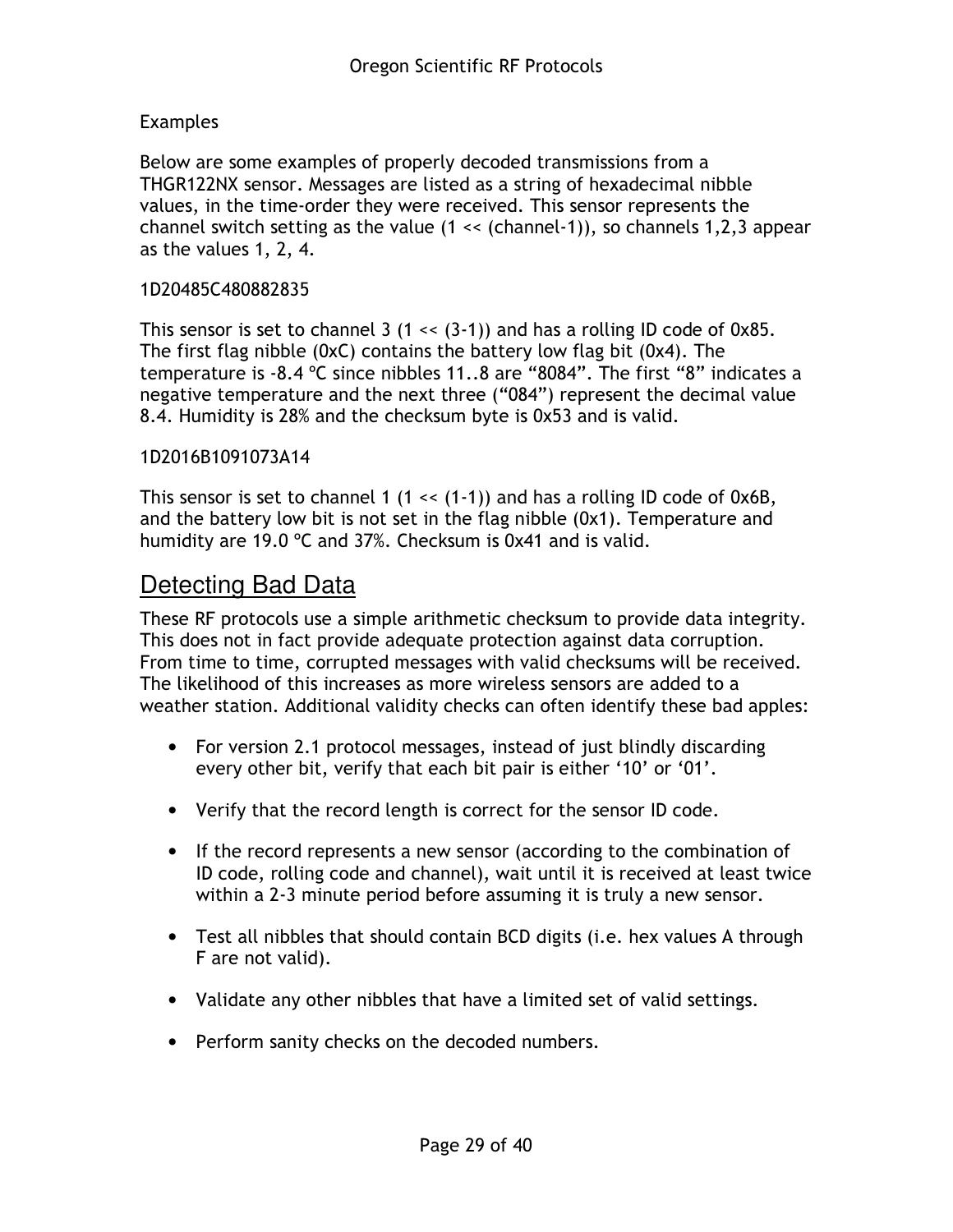# **Appendix I**

## Sample Recordings

Several recordings captured on an oscilloscope are shown here to help in visualizing the RF protocols described previously in this document. The horizontal time axis has been calibrated in clock periods. This makes it much easier to visualize the data being represented by on and off periods of the RF signal. The vertical axis is unit-less and simply indicates whether the RF signal is on (the higher level) or off (the lower level). Integer values on the horizontal axis are aligned with the middle of each clock period – not the boundary between clock periods.

## Version 3.0 Protocol Samples

This first example shows a version 3.0 preamble sequence. Consisting of all "1" bits, the Manchester coding requires that the RF signal be "on" immediately prior to each clock transition. To achieve this, the RF signal must be turned off at the start of the clock period so that it can be turned back on prior to the end of the clock period. Remember, that Manchester coding requires there to be an RF transition (on-to-off or off-to-on) at the end of each clock period, so it is not possible to simply leave the RF signal on during the entire preamble.



Figure 9. Version 3.0 Preamble

This also illustrates that for each clock period containing a "1" bit in the preamble, there are two short periods – a short RF off period followed by a short RF on period. This illustrates that it requires two short intervals to transmit a bit of the same value as the previous bit. This is true whether the previous bit is a "0" or a "1".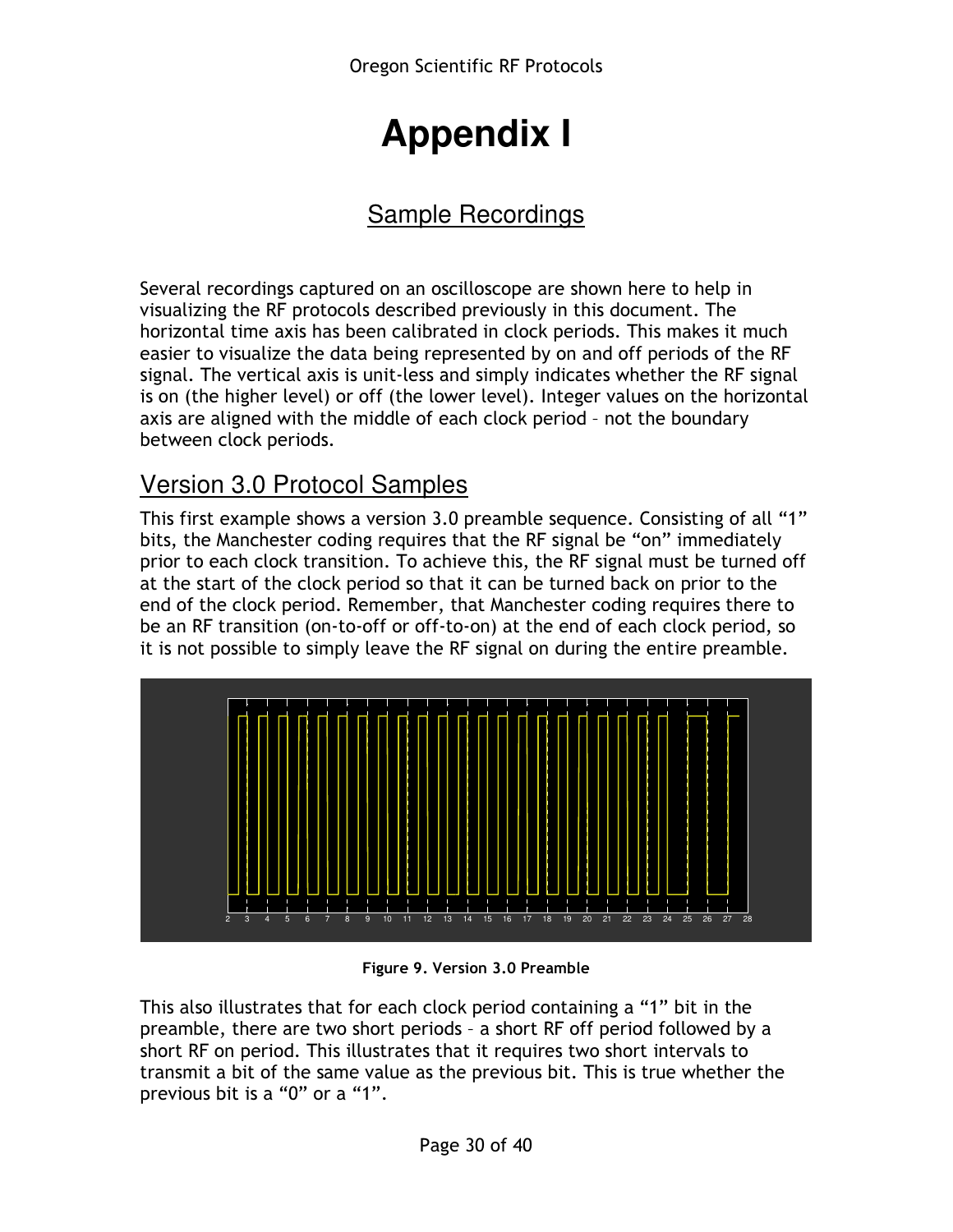The preamble is 24-bits long, and after the  $24<sup>th</sup>$  bit a long off period is generated. This is the beginning of the sync nibble.

The next figure shows a zoomed-in view of the sync nibble. At the clock transition labeled zero, the RF is off prior to the transition. This indicates a zero bit. Each of the next three transitions (1,2,3) show the bit being flipped from the previous transition so the 4-bit sync nibble is "0101" in the order of transmission. If we take the sync nibble in the opposite order ("1010") it becomes a hexadecimal "A".



Figure 10. Version 3.0 Sync Nibble

The sync nibble also demonstrates that in order to send a bit which is the opposite of the previous bit, a long off or on period is generated.

This is good point to review the two algorithms for decoding. In the first case, we simply use the state of the RF signal (on/off) prior to the middle of the clock period to decode the bit. In figure 4, the horizontal axis grid lines are aligned with the middle of each clock period. By inspection, the bit sequence here (starting at "-2") is 1,1,0,1,0,1,1,0,0,0.

In the second algorithm, we start out with the knowledge that the preamble contains all "1" bits. Further knowledge of RF state at transition points is not used in this algorithm. When the first long period is detected we have reached the end of the preamble.

Remember that long periods signal a bit which is opposite from the previous bit and the preamble contains all "1" bits. Therefore the first long period signals a "0" bit. Likewise, the next long period signals a "1" bit since the preceding bit was a "0".

Preamble bits are present at clock transitions labeled  $(0,1,2,3)$  so the transition labeled "4" is the first data bit. First, we can clearly see that this bit is a "1" since the RF was "on" just prior to the transition at "4". However, we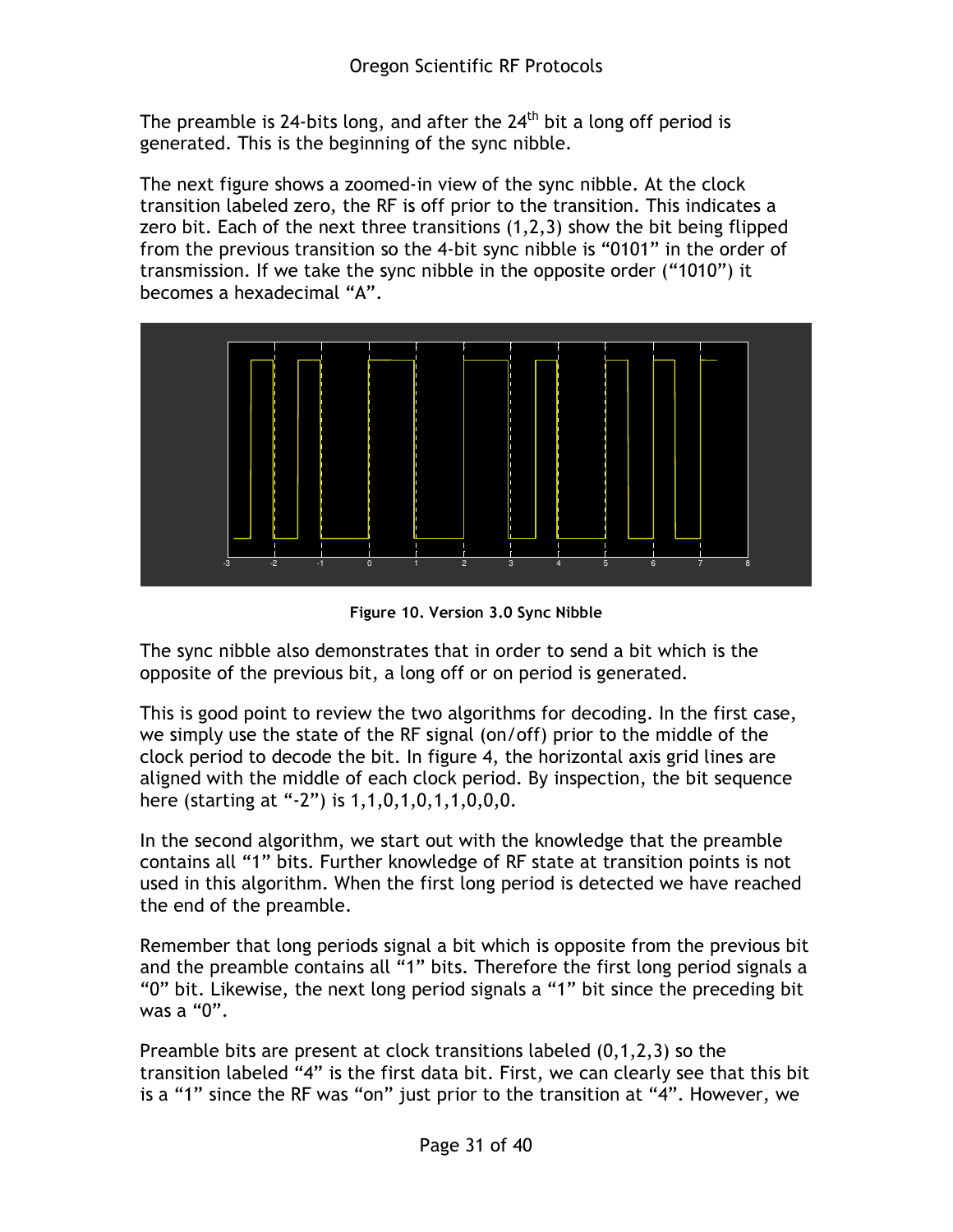also know this is a "1" because the last sync bit was a "1" and this was followed by two short periods. Remember that short periods signal a bit which is identical to the previous bit.

Now we'll take a look at a longer segment of a version 3.0 message. The transition corresponding to the first sync bit is labeled "0". Using our timebased decoding algorithm, we classify the clock intervals starting at "0" as either containing one long period "L" (either on or off), or two short periods "S" (either on-to-off or off-to-on). By inspection the following sequence results.



Figure 11. Version 3.0 Data Segment

| LLLL SLSS LLSL SLSL LSLL SSS |  |  |
|------------------------------|--|--|
| A 1 9 9 4                    |  |  |

Adding the knowledge that the first sync bit is a zero, we can now decode the bit stream by inspection – writing down the same bit for "S" and the opposite bit for "L".

The next step is to group the bits into nibbles and reverse the order of the bits in each nibble. This gives us the hexadecimal sequence shown above. The first four nibbles (hexadecimal "1994") are the ID code for the WGR800 anemometer.

The next figure shows what happens at the end of a version 3.0 RF message. At the clock transition labeled "0", the RF signal simply goes off, and stays off. We will hear no more from this sensor for about another minute.

After the RF signal has been off for perhaps three or so clock periods, the receiver begins to crank up its internal gain. This is controlled by the receiver's automatic gain control (or AGC) circuit. After a few more clock periods (between 5 and 6 on the horizontal axis), the gain has been increased so much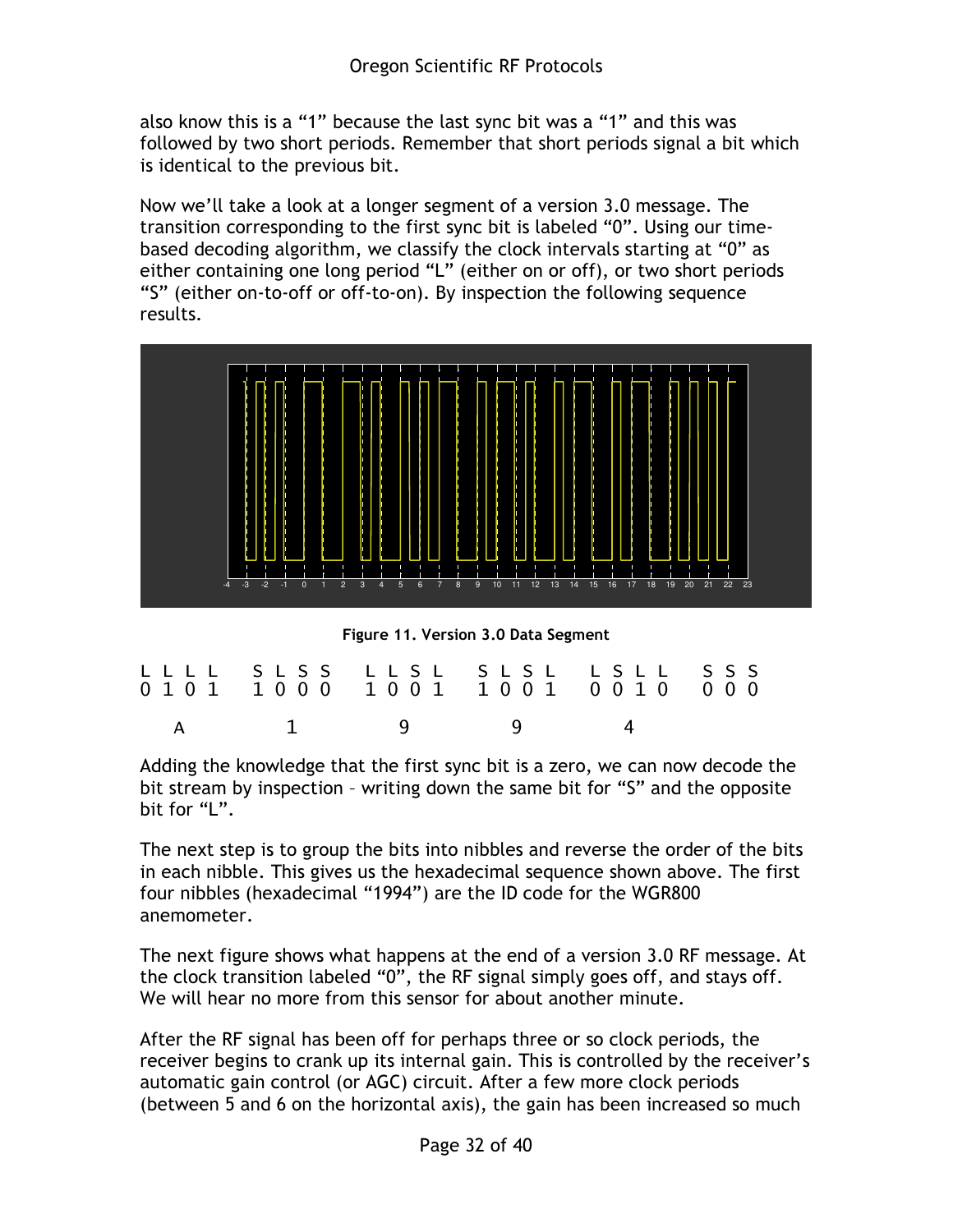that low level RF noise is now being mistakenly detected as an RF signal going on and off.



Figure 12. End of a Version 3.0 Message

Notice that the end of the signal is followed by an off period that lasts a little over five clock periods. This is an invalid length for a measured time interval so we can use this to identify the end of the message.

The on and off periods generated by noise will generally not be of a length we would consider to be valid "on" or "off" time intervals. As a result there is about zero chance we will mistake this noise output for a valid sensor message. Once in a while, a small number of time periods (maybe one to three or so) will occur that fall within the expected limits but we are looking for many more than this in sequence to identify a valid preamble.

## Version 2.1 Protocol Samples

Here's what a version 2.1 protocol preamble looks like. Notice that it contains 32 bits, all of which are long time intervals (on and off). Based on our intervalbased decoding algorithm, we know then that the preamble contains an alternating sequence of "1" and "0" bits.

The last preamble bit (at the "0" clock transition) is a "1" bit since the RF signal is on just prior to the transition. The RF pulse that ends at clock transition "-32" is not part of the preamble; it just exists to wake up the receiver and allow time for the AGC circuit to get adjusted. The first actual preamble bit is the "0" that occurs at clock transition "-31".

The preamble is then a sequence of 32 alternating bits: "010101...0101". Now, recall that version 2.1 messages actually send each bit twice, with the first of the two inverted. Therefore, a sequence of sixteen "1" bits will be sent as 32 bits and each original "1" bit is sent as a "01" pair of bits. This yields the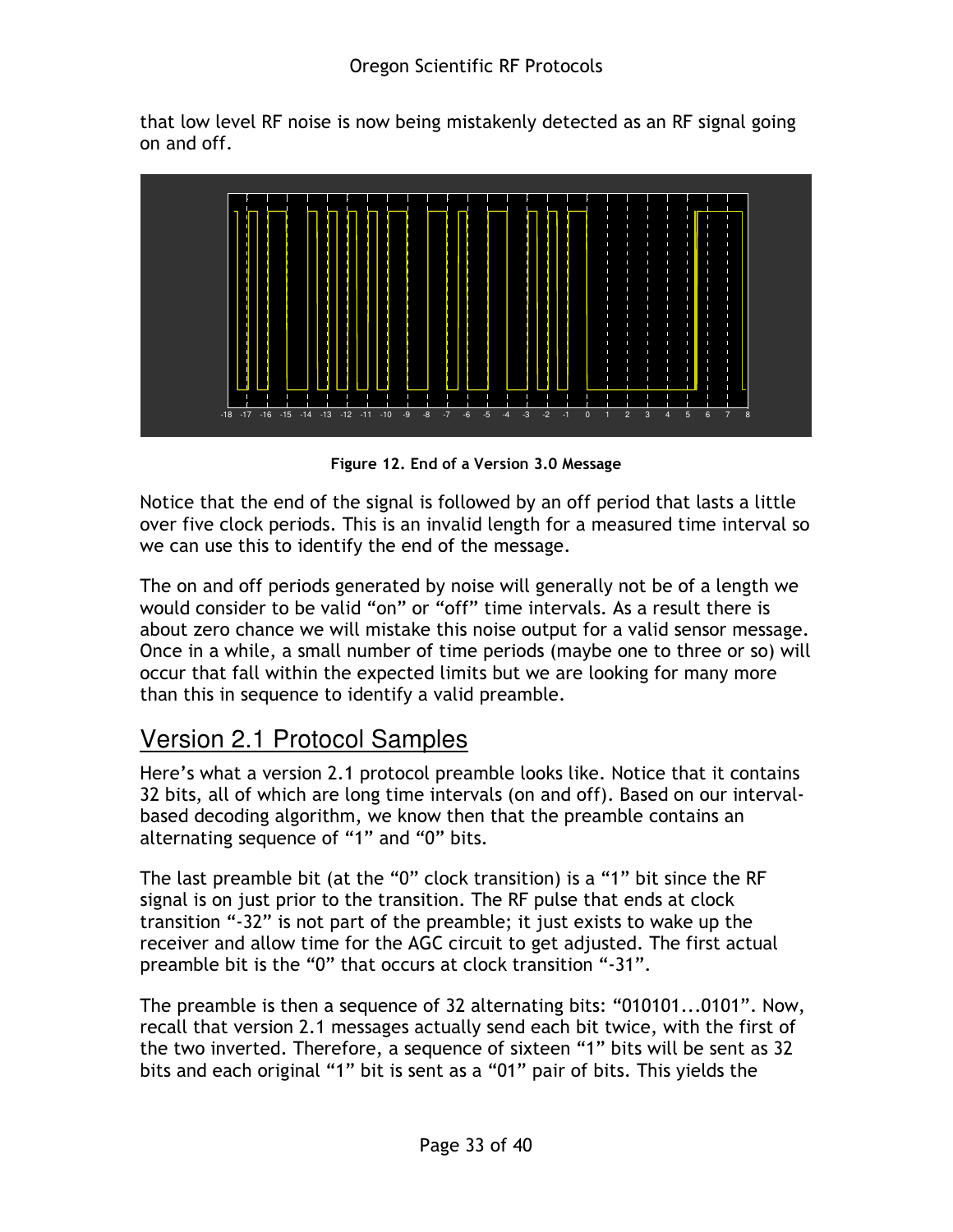actual preamble we see here, so in fact the original preamble is of length 16 and is all "1" bits.



Figure 13. Version 2.1 Preamble

Because of this doubling of bits, we'll refer to each original bit as a "bit pair". Each pair is either a "10" or a "01" – "00" and "11" are not legal bit pairs.

Now, take a look at the sync nibble following the preamble. In the next figure, the last bit of the last preamble bit pair occurs at clock transition "0". The first bit of the first sync bit pair then occurs at transition "1". Also, remember that the preamble sequence ends with a "01" pair.



Figure 14. Version 2.1 Sync and Data

| SL SL SL SL LL SL LL LL SL SL SL<br>10 01 10 01 01 10 10 10 01 10<br>0 1 0 1 1 0 0 0 1 0 |  |
|------------------------------------------------------------------------------------------|--|
|                                                                                          |  |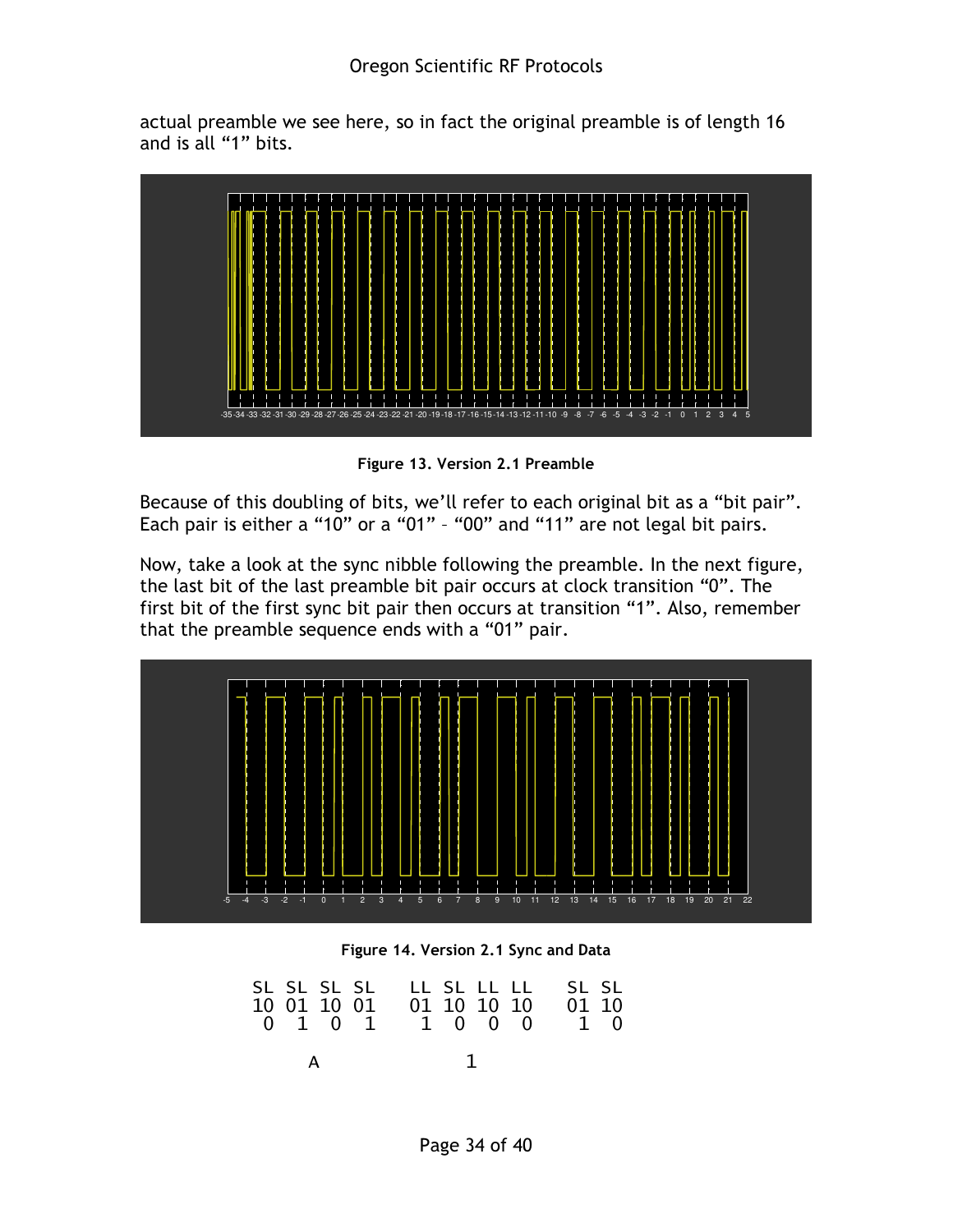The first bit pair of the sync nibble contains a two short periods followed by a long period ("SL"). Since the last preamble bit was "1", the "SL" sequence represents a "10" bit pair. The original sync bit is equal to the last bit in the pair and is therefore a "0".

Then next bit pair (between 2-3 and 3-4 in the above figure) is a "SL" sequence again. Since the last bit of the previous pair was a "0", this sequence is a "01", corresponding to an original bit value of "1".

The short/long periods are grouped into pairs above so the bit pairs are easily seen. Since the second bit of each pair is not inverted from the original message bit, we extract them to get the original message bits.

It is fairly obvious now that since the second bit in each pair is opposite of the bit preceding it, a long interval (RF on or off) is required to transmit the second bit. The net result is that each bit pair is either going to be "SL" or "LL". A bit pair of "SS" or "LS" is illegal since the second bit in this case would be identical to the preceding bit.

Since there are twice as many bits, this example only shows the sync nibble and the next six bits.

The following plot shows one of the possible endings for a version 2.1 RF message. However it doesn't actually end at this point. In addition to containing two bits for every original message bit, the entire RF message is actually sent twice.



Figure 15. Version 2.1 Double Message

Above, the first copy of the message ends at clock transition "0". The receiver starts detecting noise just after transition "3". Then, at transition "10" the second copy of the message appears. This is an exact copy of the first message – preamble, sync, data and all.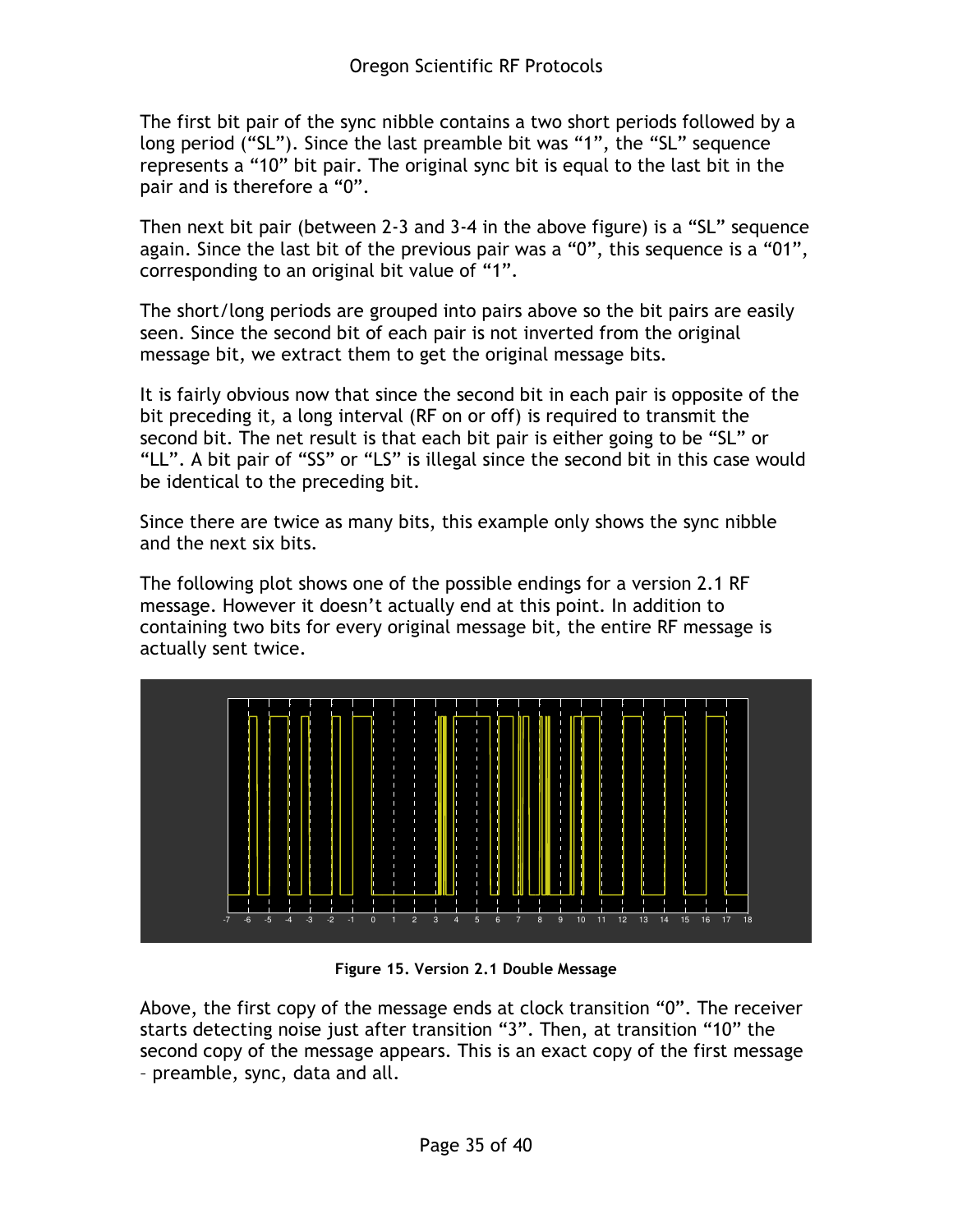In the above example there are ten clock periods where the RF is off and before the second copy of the message begins. This is typical from sensors such as the THGR122NX. However, this is not always the case as is shown in the next figure.



Figure 16. Version 2.1 Double Message w/o Pause

In this example (from a UVR128 UV sensor) the first message ends at clock transition "-2". The preamble for the second copy of the message begins immediately without any pause at all. The first "01" bit pair of the next preamble occurs at transitions -1 and 0.

For this scenario, the decoding algorithm will simply continue to collect valid message bits until the second copy of the message ends and the receiver starts decoding noise. Once the bits are decoded, we must look for a sequence of sixteen "1" bits in the middle of the message to find the second copy.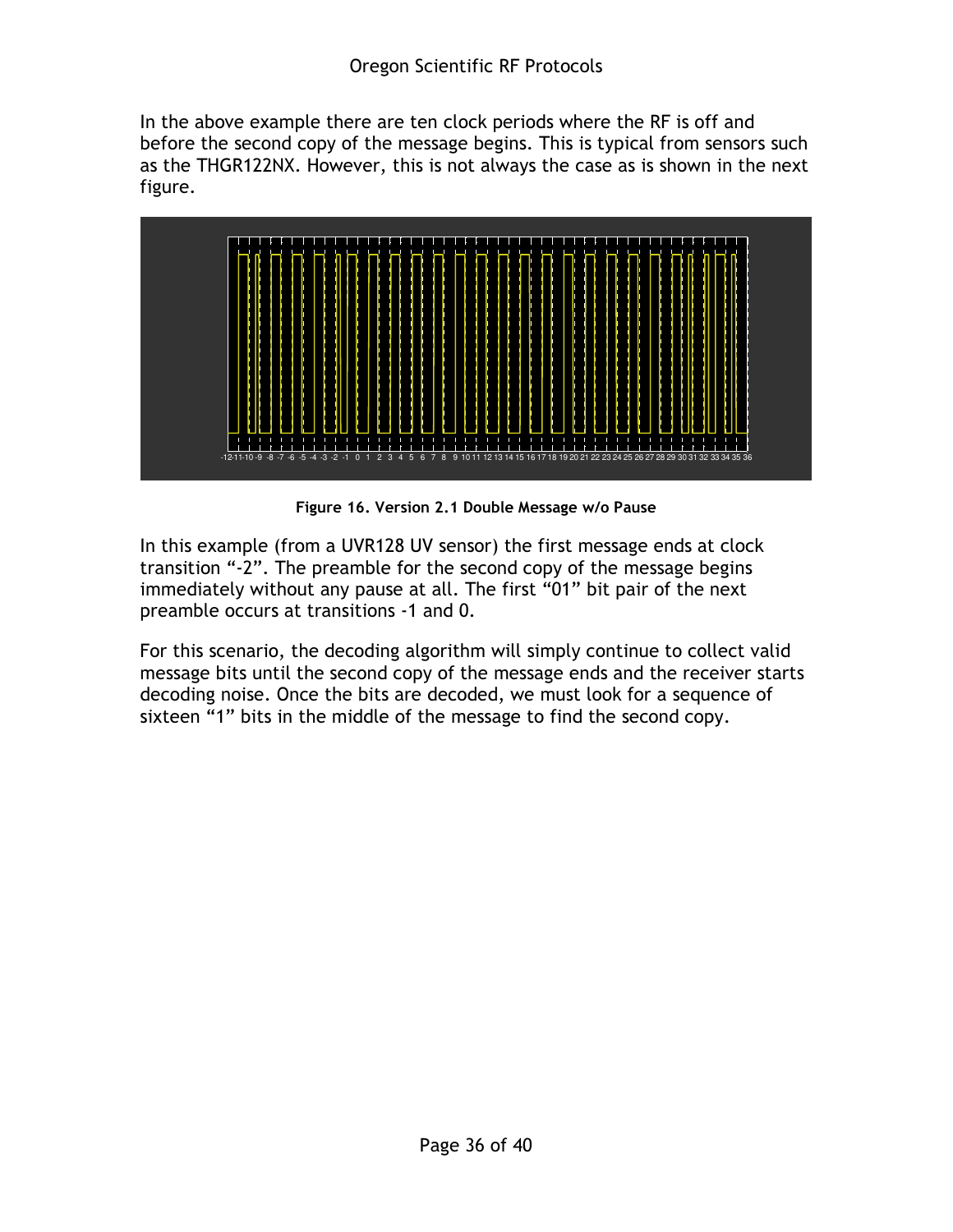## Version 1.0 Protocol Samples

The version 1.0 preamble is shown below. The clock rate used to generate the x-axis was 342Hz. The integer values on the horizontal axis are aligned with the middle of each clock period.



Figure 17. Version 1.0 RF Preamble

Since the transmitted bit is equal to the RF state just before the middle of the clock period, this preamble consists of 12 "1" bits. These occur starting at zero on the labeled plot, and the transition defining the last preamble bit is at eleven.

The next graphic shows the sync portion of the RF message. The middle of the first clock period after the preamble is numbered "12" in this graphic. The sync interval runs from clock periods 12 through 15 in this case.



Figure 18. Version 1.0 Sync Interval

By the standards used in the rest of the RF message, this sync period is illegal because it has no RF transitions in the middle of each clock period. However, if we continue to sample the RF state just before the middle of each clock period, the sync portion of the message contains five bits – 0,1,1,0,0.

Clock alignment jumps slightly between the end of the sync period and the first data bit. Above, the transition which occurs just prior to the middle of clock period 17 is actually the middle of the first data clock period. It is not known why this apparent time shift exists.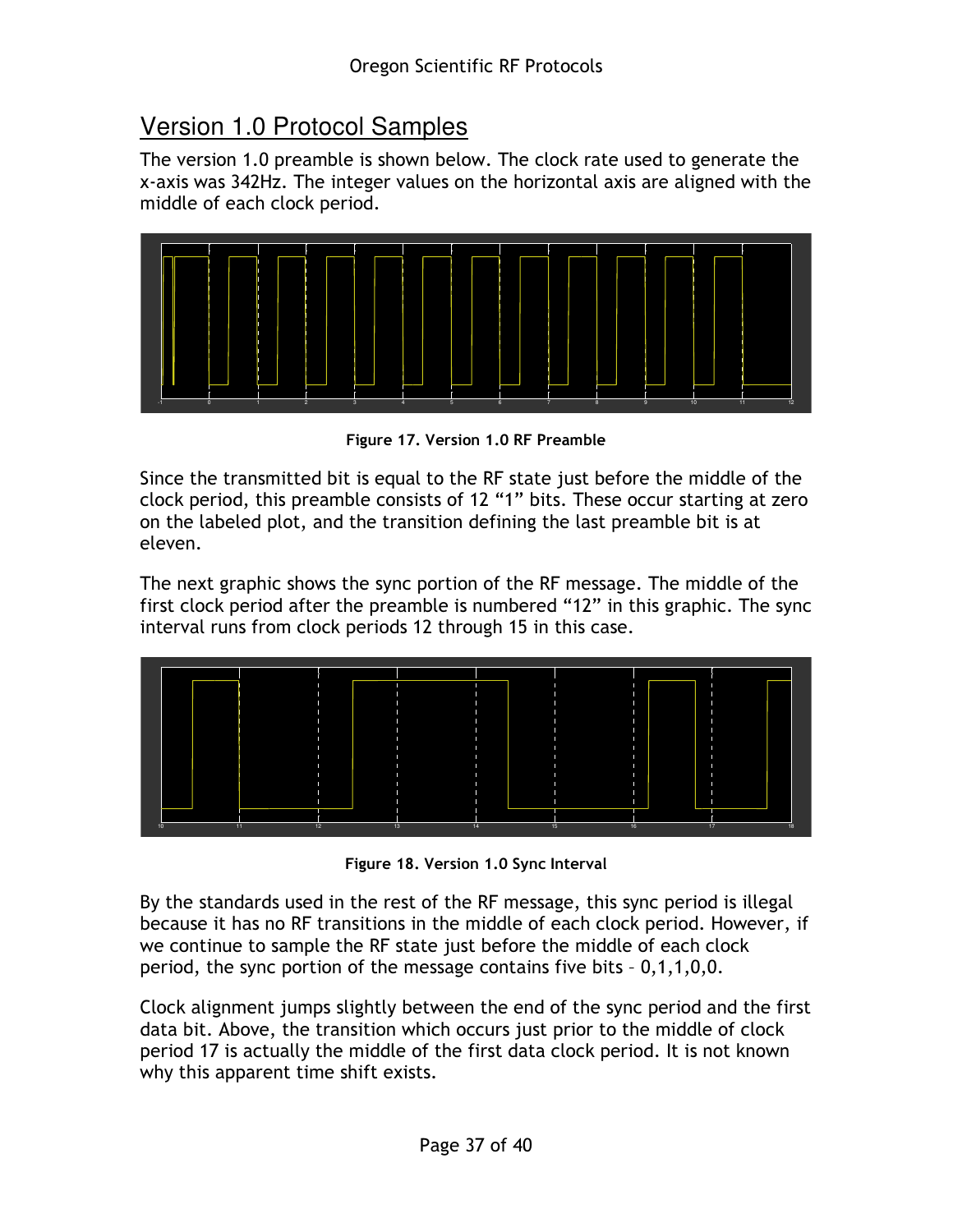The next figure shows the data portion of the message after the clock has been re-synchronized after the sync period. The middle of the clock period containing the first data bit is numbered zero.



Figure 19. Version 1.0 Data Payload (starting with "0")

Recall that the RF pulse is off at the end of the sync period. There are two ways the data portion of the message can begin depending on the value of the first data bit.

If that bit is a zero, then the RF will remain off until the middle of the first clock period. Since there must be a transition in the middle of the clock period, the RF will need to go on at that point. This is the situation seen in figure 14. Obviously, that first pulse can either be long or short depending on the value of the second bit. In this case, the second bit is also zero so the pulse is a short one.

The next graphic shows the case where the first data bit is a "1". In this case there is a transition prior to the middle of the first clock period. Since a transition is required at the middle of the clock period, this pulse must be a short one.



Figure 20. Version 1.0 Data Payload (starting with "1")

Referring back to figure 13, it is clear that the length of the off period after the long sync pulse can have two different values. The shorter value (shown in figure 13) occurs when the first data bit is a "1" and the longer value corresponds to a first data bit of "0".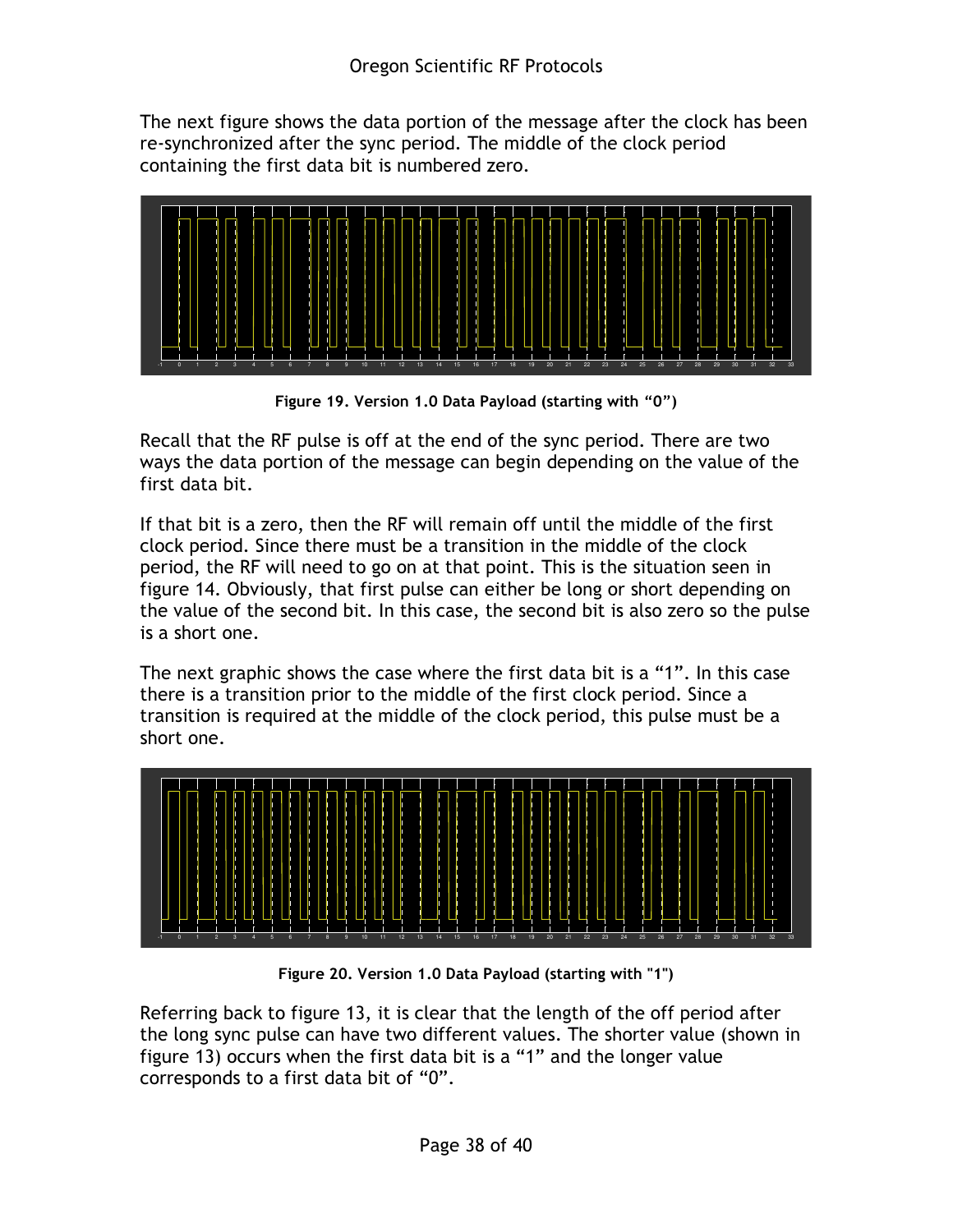As mentioned above, and for unknown reasons, a clock synchronized with the preamble is slightly out of sync with the data portion of the message. The measured time from the end of the long sync pulse to the middle of the first data clock period is 6.68 milliseconds.

## AGC Problems

In some receivers, the long RF-off time periods that occur during the sync interval of version 1.0 RF messages may cause problems with automatic gain control. If the receiver is designed to receive data at kilo-hertz rates, the AGC may start ramping up receiver gains during these long RF-off intervals. When the RF finally comes back on, the receiver may be over-loaded and the first few data bits will be corrupted until the AGC can recover.

This problem can be solved if the AGC circuits are locked down (frozen) at some point during the preamble of a version 1.0 RF message and unlocked after the message ends. This is the technique used with the WSDL WxShield to receive version 1.0 messages.